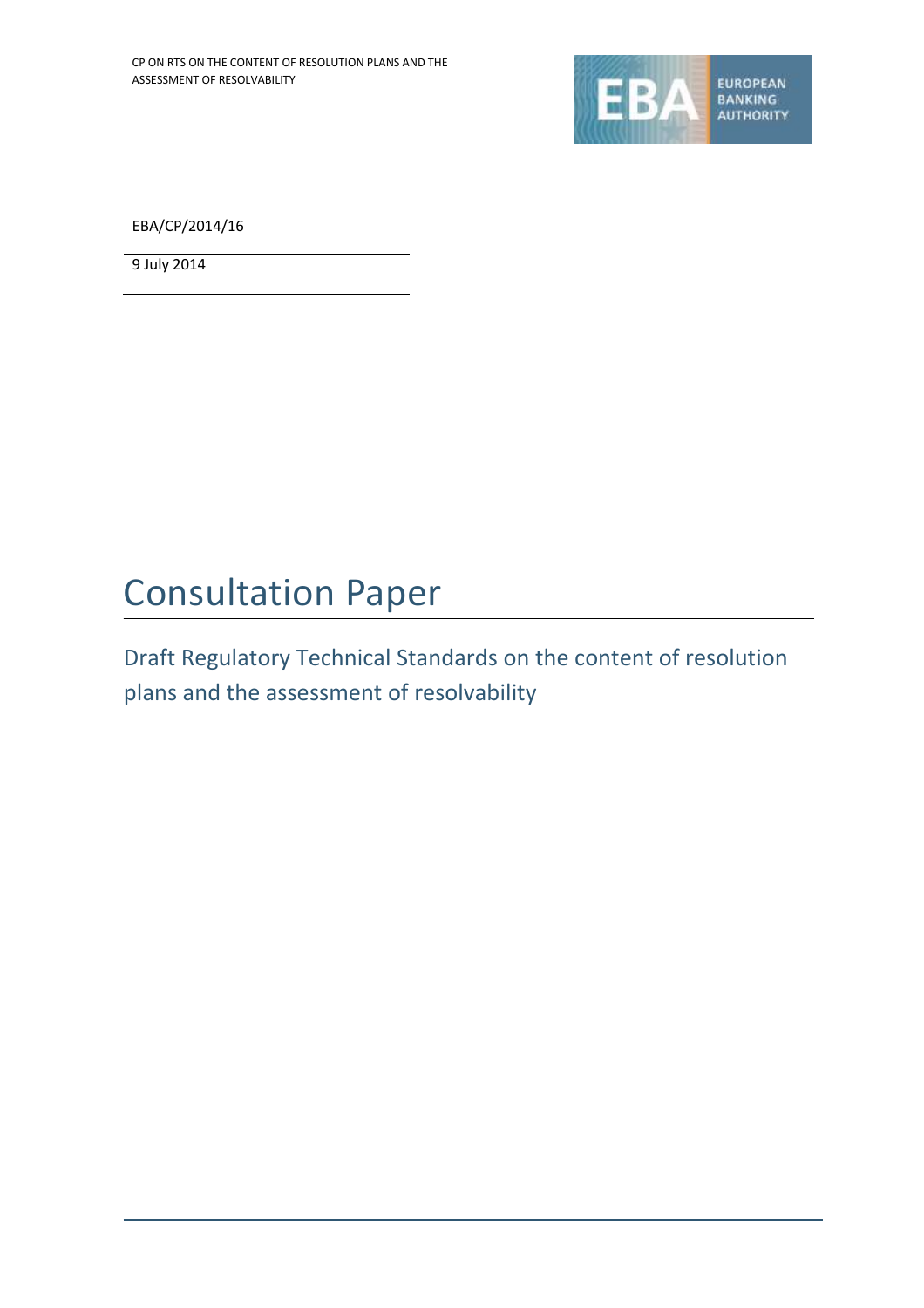

## **Contents**

| 1. Responding to this Consultation                                                  | 3                       |  |  |  |  |  |  |
|-------------------------------------------------------------------------------------|-------------------------|--|--|--|--|--|--|
| 2. Executive Summary                                                                | $\overline{\mathbf{4}}$ |  |  |  |  |  |  |
| 3. Background and rationale                                                         | 6                       |  |  |  |  |  |  |
| 3.1<br>Contents of resolution plans                                                 | 7                       |  |  |  |  |  |  |
| Assessment of resolvability<br>3.2                                                  | 9                       |  |  |  |  |  |  |
| 4. Draft Regulatory Technical Standards on the contents of resolution plans and the |                         |  |  |  |  |  |  |
| assessment of resolvability                                                         | 12                      |  |  |  |  |  |  |
| 5. Accompanying documents                                                           | 25                      |  |  |  |  |  |  |
| 5.1<br>Draft Cost-Benefit Analysis / Impact Assessment                              | 25                      |  |  |  |  |  |  |
| 5.2<br>Overview of questions for Consultation                                       | 39                      |  |  |  |  |  |  |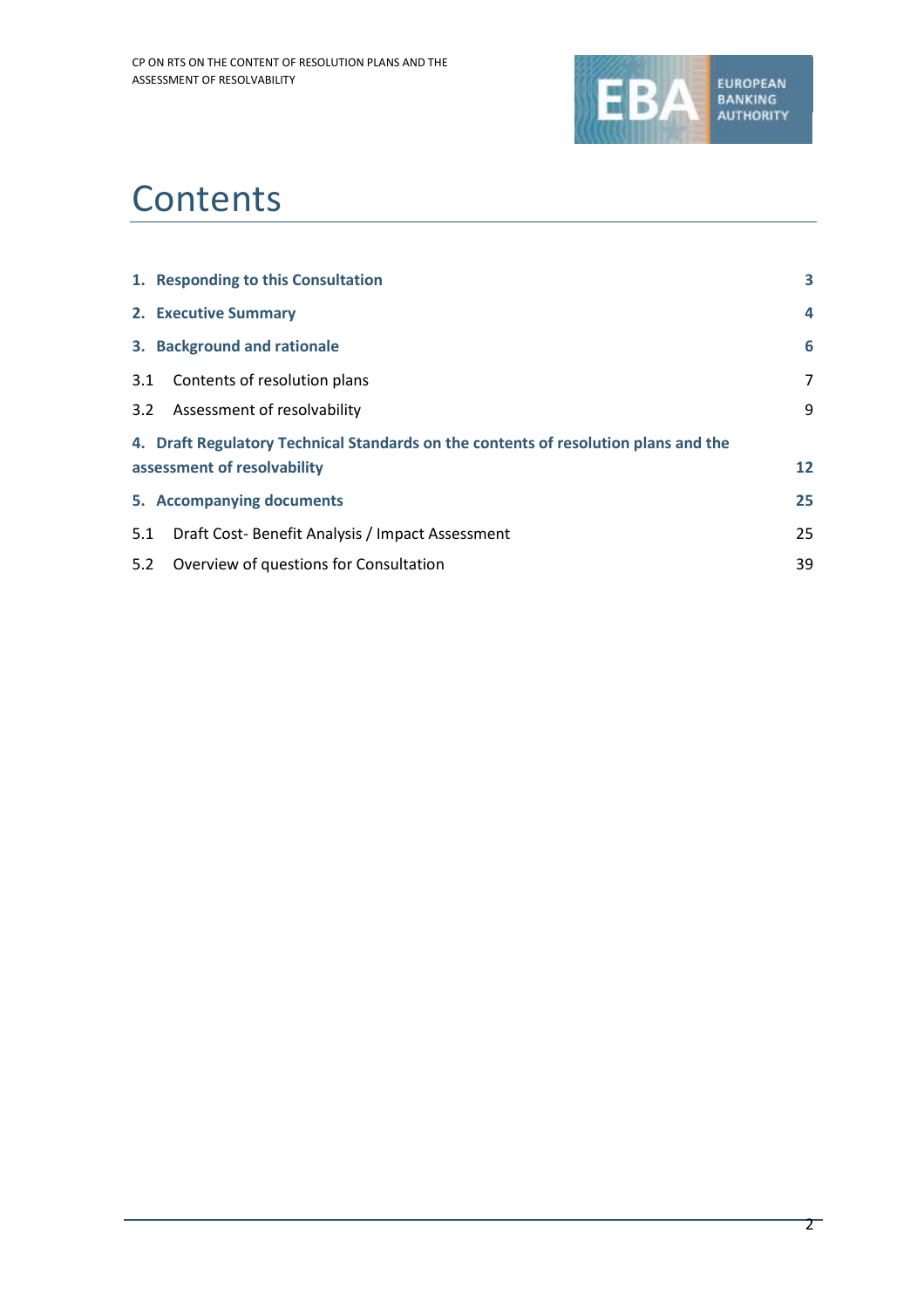

# 1. Responding to this Consultation

The EBA invites comments on all proposals put forward in this paper.

Comments are most helpful if they:

- respond to the question stated;
- indicate the specific point to which a comment relates;
- **Example 2** contain a clear rationale;
- provide evidence to support the views expressed/ rationale proposed; and
- describe any alternative regulatory choices the EBA should consider.

## **Submission of responses**

To submit your comments, click on the 'send your comments' button on the consultation page by 9 October 2014. Please note that comments submitted after this deadline, or submitted via other means may not be processed.

## **Publication of responses**

Please clearly indicate in the consultation form if you wish your comments to be disclosed or to be treated as confidential. A confidential response may be requested from us in accordance with the EBA's rules on public access to documents. We may consult you if we receive such a request. Any decision we make not to disclose the response is reviewable by the EBA's Board of Appeal and the European Ombudsman.

## **Data protection**

The protection of individuals with regard to the processing of personal data by the EBA is based on Regulation (EC) N° 45/2001 of the European Parliament and of the Council of 18 December 2000 as implemented by the EBA in its implementing rules adopted by its Management Board. Further information on data protection can be found under the [Legal notice section](http://eba.europa.eu/legal-notice) of the EBA website.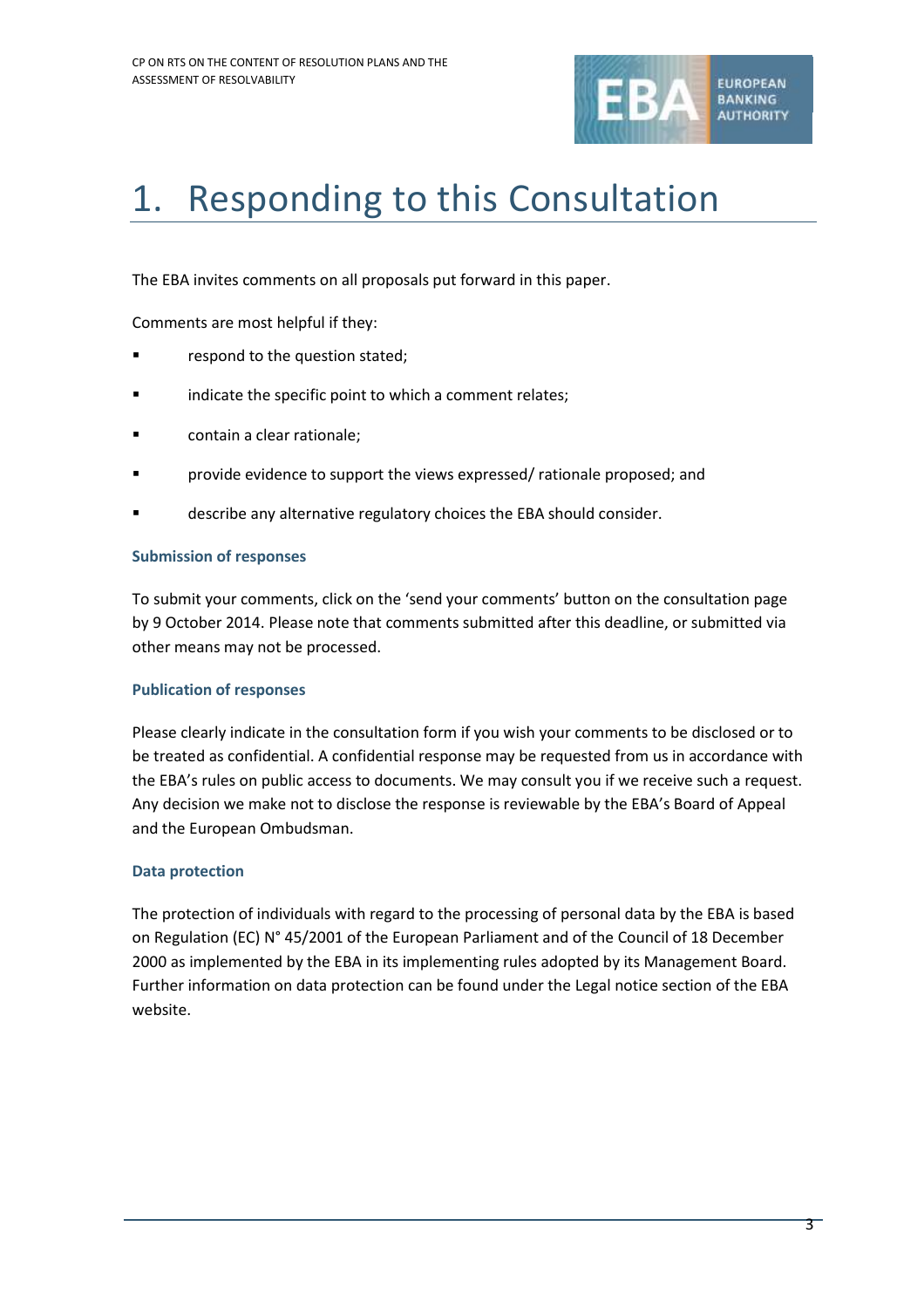

# 2. Executive Summary

Directive 2014/59/EU (the Bank Recovery and Resolution Directive, or BRRD) mandates the EBA (in Articles 10 and 12) to develop draft Regulatory Technical Standards on the content of resolution plans for institutions and for groups, and (in Article 15) on the matters and criteria which resolution authorities should apply in the assessment of resolvability. The draft RTS contained in this consultation paper has been developed to meet these mandates. To assist with the consistent and proportionate application of the assessment of resolvability, the draft RTS also proposes harmonisation of the stages of the process for assessment of resolvability.

In approaching these products the EBA has considered the experience of resolution authorities to date in developing resolution plans and assessing the resolvability of institutions on the basis of both national frameworks and as part of FSB-led exercises. The need for proportionality is respected in two distinct ways: first, through the inherent nature of the resolution planning process set out in the draft RTS, less complex institutions should have less complex resolution plans, and may be liquidated rather than resolved; second, the draft RTS allows for national authorities to apply simplified resolution planning obligations when the conditions of Article 4 of the BRRD are met.

For the contents of resolution plans, the approach adopted is to identify eight categories of information which the resolution plan should contain. The RTS proposes a general requirement for any information which is necessary to enable the delivery of the preferred resolution strategy to be included in each category, as well as specific requirements in each category. These categories are:

- a summary
- a description of the resolution strategy
- arrangements for information
- arrangements for operational continuity
- financing
- communication
- conclusions of the assessment of resolvability
- responses from the institution or group

For the assessment of resolvability, the draft RTS propose a staged approach, in which resolution authorities should first assess whether liquidation under normal insolvency procedures is feasible and credible. If not, they should identify a preferred resolution strategy, and then proceed to assess the feasibility and credibility of that strategy. This preferred resolution strategy may be designed as a single-point-of-entry or a multiple-point-of-entry strategy, and the draft RTS identifies the criteria relevant to the choice between these options.

The draft RTS on assessment of resolvability proposes a categorisation of matters and criteria for assessment relevant to each of these stages: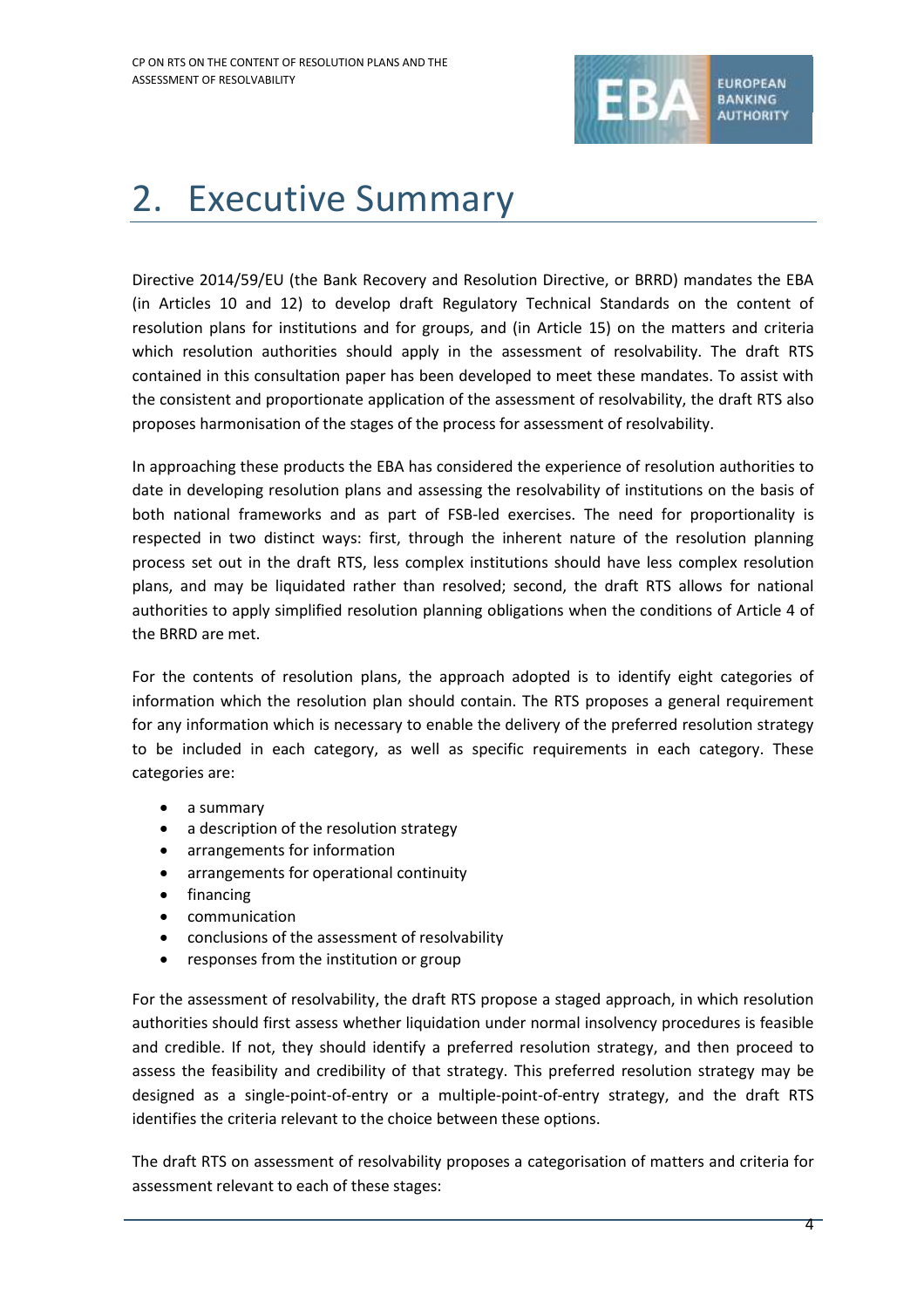

- Criteria for assessing the feasibility and credibility of liquidation
- Criteria for identifying an appropriate resolution strategy
- Criteria for assessing the feasibility of a resolution strategy, broken down into criteria related to:
	- a) Structure and operations
	- b) Financial resources
	- c) Information
	- d) Cross-border issues
	- e) Legal issues
- Criteria for assessing the credibility of a resolution strategy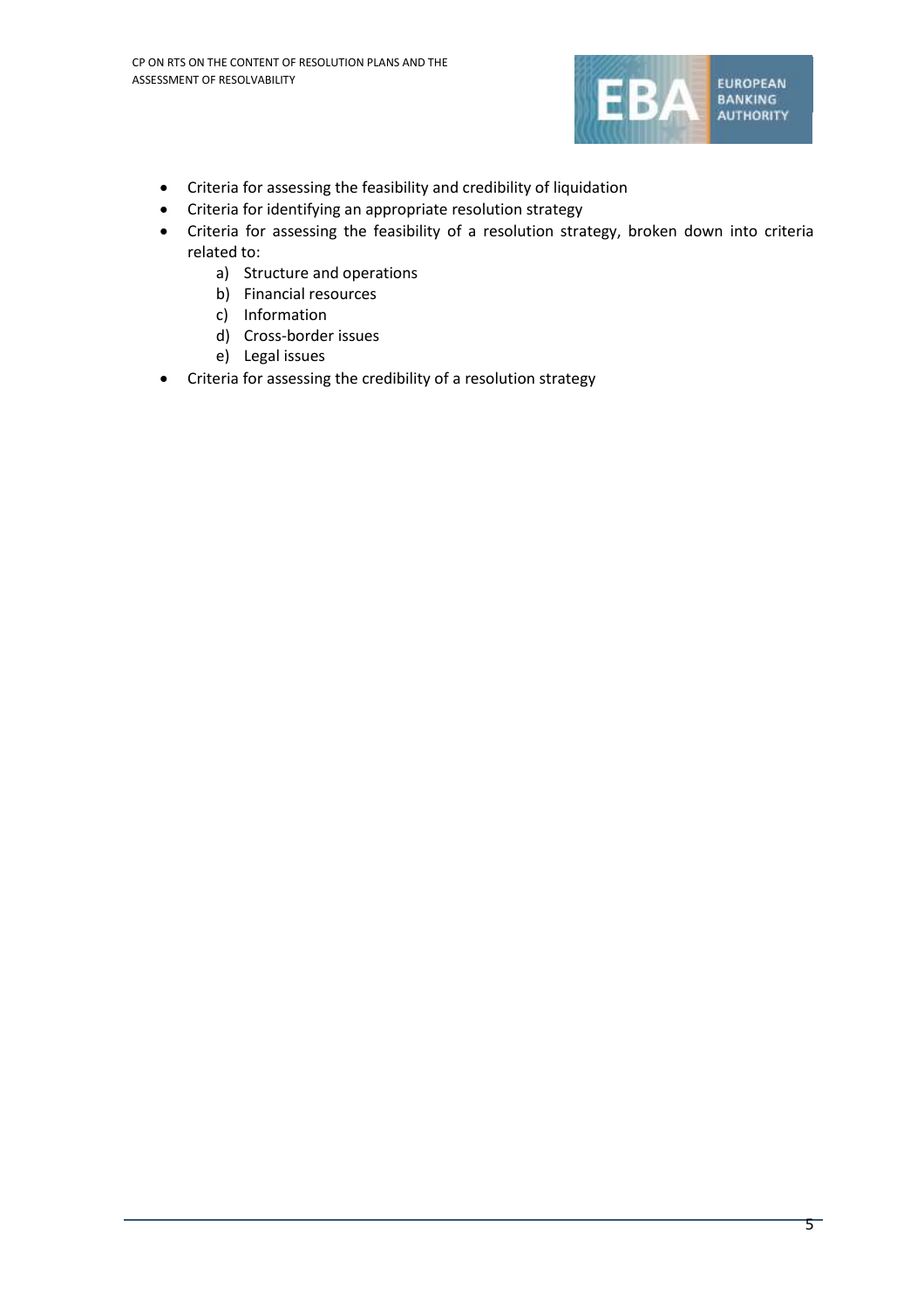

## 3. Background and rationale

Bank resolution can be a complex process. Resolution authorities are therefore more likely to be successful in achieving their objectives during a resolution if they have carried out a robust resolution planning process in advance. The planning process should include a rigorous assessment of the resolution plans which are developed and whether, given those plans, the bank is resolvable in a manner which meets the resolution objectives. Furthermore, where more than one resolution authority would play a role in a resolution, resolution planning also enables them to agree in advance mechanisms for cooperation and coordination that would be difficult to establish under the pressure of time in a crisis.

The Financial Stability Board (FSB) has established standards for resolution planning for Globally Systemically Important Banks, and a process for resolvability assessment of these banks is underway. These complement more broadly applicable national standards which have been introduced by reforms to national bank resolution laws. Harmonised requirements for resolution authorities to draw up or update resolution plans and assess the resolvability of institutions and groups on at least an annual basis within the European Union have been introduced by the Bank Recovery and Resolution Directive (BRRD). These requirements are an essential precondition for the effective repair of the single market in financial services, and require further specification in order to serve as a useful tool for resolution authorities.

The EBA is mandated in Articles 10 and 12 of the BRRD to produce regulatory technical standards specifying the content of resolution plans, and in Article 15 of the BRRD to produce regulatory technical standards which specify matters and criteria for the assessment of resolvability of institutions or groups. In approaching these mandates the EBA has considered the experience of resolution authorities to date in assessing the resolvability of institutions on the basis of both national frameworks and as part of FSB-led exercises. That experience indicates that the resolvability of an institution can only coherently be assessed on the basis of a clearly identified resolution strategy. A staged process in which the resolution strategy is identified first and then its feasibility and credibility is assessed in greater detail on the basis of supplementary information requests also helps to ensure the proportionality of demands on the resources of both the institution or group being assessed and the resolution authority. For these reasons the EBA is also proposing that the Regulatory Technical Standards provide for harmonisation of the process for the assessment of resolvability.

Experience also suggests that discussions between more than one resolution authority for the purpose of identifying the resolution strategy to be applied to a group are more productive if carried out on the basis of common terminology and criteria for the characterisation of broad types of resolution strategy. The FSB has issued guidance on the identification of resolution strategies as either single-point-of entry or multiple-point-of-entry for globally systemically important banks, which have been influential in promoting a more concrete debate on the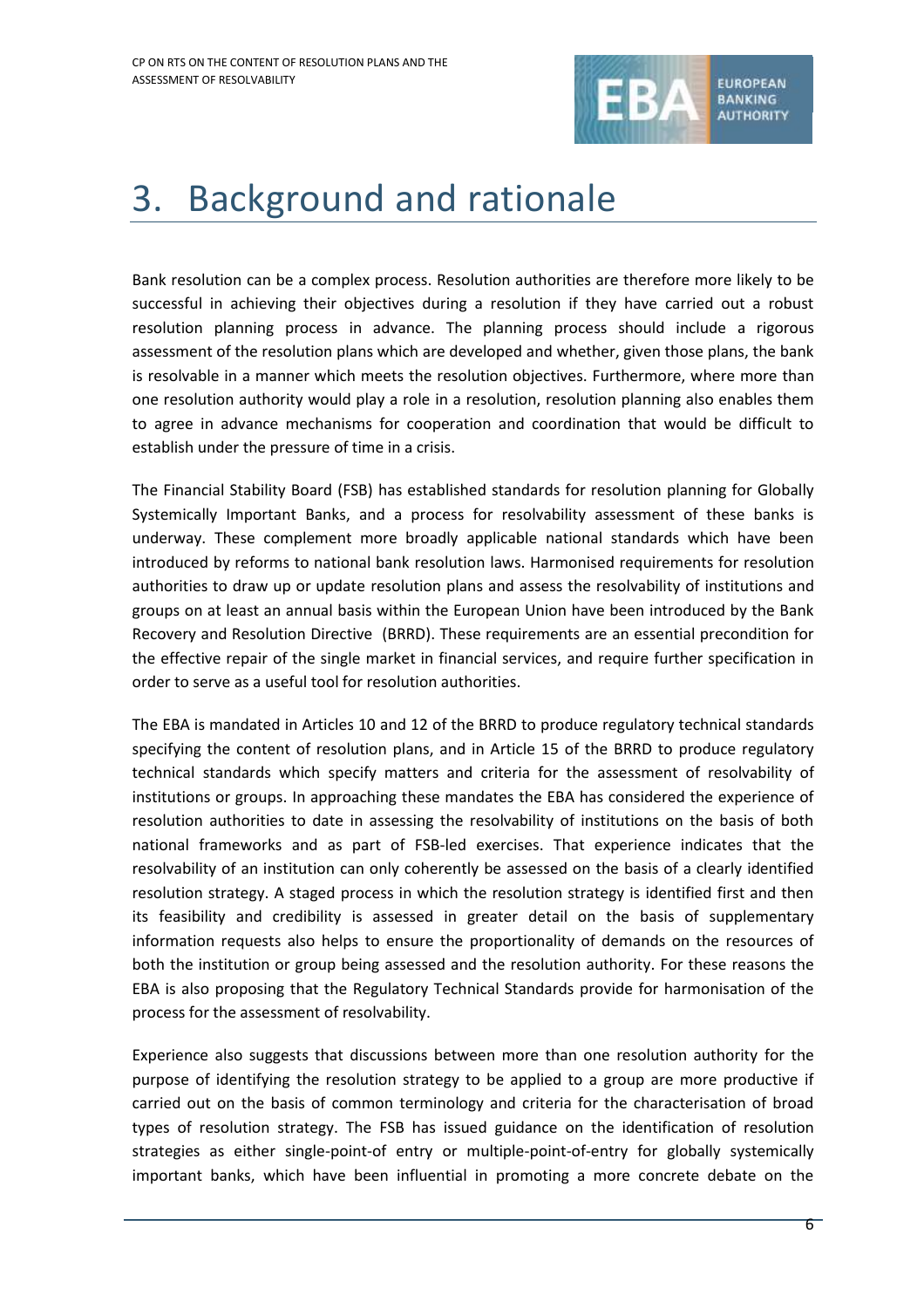

appropriate resolution strategy for particular institutions. The draft RTS proposes that for groups resolution authorities should where possible follow this classification.

## 3.1 Contents of resolution plans

Article 10 (4 & 7) of the BRRD establishes requirements for the contents of resolution plans of institutions, and Article 12 (3) expands these requirements to groups. These requirements are compatible with the breakdown of the contents of resolution strategies and operational resolution plans suggested by the Financial Stability Board<sup>1</sup>. The approach adopted by these draft technical standards is therefore to provide a categorisation of the content of a resolution plan which is consistent with both the BRRD and the FSB approach.

Within each category, a general requirement is proposed for resolution authorities to include any information which is necessary to enable the delivery of their chosen resolution strategy. Specific content which should be included in each category in all cases is listed, but this is not intended to be an exhaustive list or to prevent resolution authorities from adding additional information which is relevant to particular institutions or groups. The principle of proportionality is respected in two distinct ways: first, the amount of information required from less complex institutions or groups in each category will inherently be lower; and second, member states may opt to apply simplified obligations under Article 4 of the BRRD to certain categories of institutions.

The categories of information required are:

1

- a) A summary of the resolution plan including a description of the institution or group. The key elements and judgements in the plan should be capable of being expressed in a concise way to facilitate discussion about these issues.
- b) A description of the resolution strategy considered in the plan, including arrangements for decision-making and information sharing necessary to the execution of the strategy. Resolution authorities should clearly identify a single preferred resolution strategy, but may also need to include here variant strategies to be applied in circumstances in which implementation of the preferred strategy is not feasible.
- c) Arrangements for ensuring information required to execute the strategy and undertake preparatory steps such as valuation is available.
- d) Arrangements to ensure operational continuity during resolution.

<sup>&</sup>lt;sup>1</sup>See FSB document: "Recovery and Resolution planning: making the key attributes operational" http://www.financialstabilityboard.org/publications/r\_121102.pdf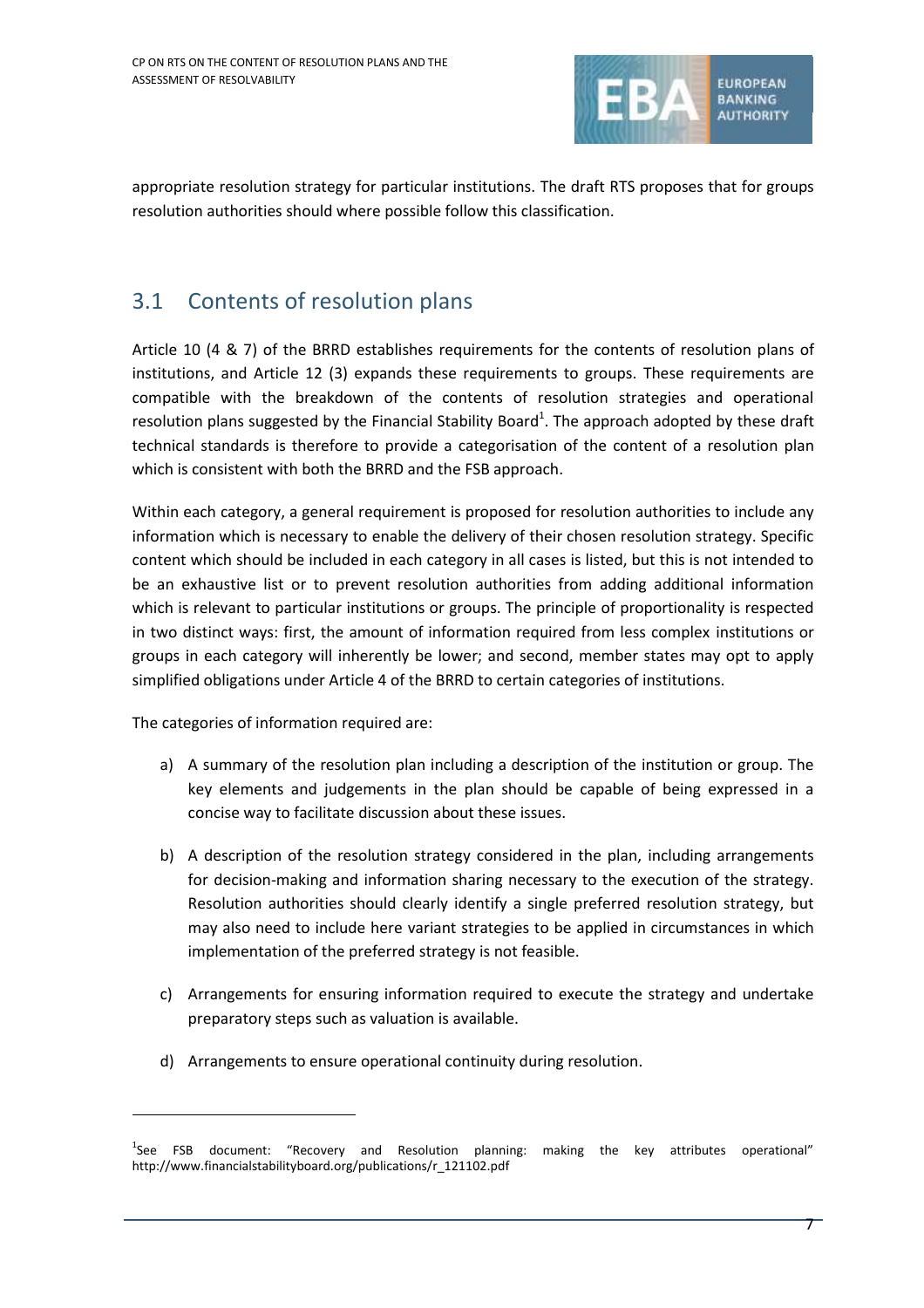

- e) Financing arrangements for resolution. This should consider the needs for financing during resolution and identify the sources of finance which are available to meet those needs, including private sources of finance, access to central bank facilities (respecting the requirement of the BRRD that resolution plans should not assume any access to central bank facilities on non-standard terms), and use of resolution financing arrangements
- f) Plans for communication with critical stakeholder groups
- g) Conclusions of the assessment of resolvability. This should include a quantified assessment of any changes needed to the minimum requirement for eligible liabilities to ensure resolvability.
- h) Responses from the institution or group itself.

The table below shows how these categories map to the requirements of the directive and the categories of information identified by the FSB.

|    | <b>RTS</b>             | <b>BRRD provisions</b>                              | <b>FSB categories</b><br>(RS: Resolution Strategy;<br>ORP: operational resolution plan      |  |  |  |  |  |  |
|----|------------------------|-----------------------------------------------------|---------------------------------------------------------------------------------------------|--|--|--|--|--|--|
| a) | Summary                | Art 10.7 (a), (b)                                   | <b>RS</b>                                                                                   |  |  |  |  |  |  |
| b) | Resolution<br>strategy | Art 10.7 (c), (d), (j); Art 12.3<br>(a), (b), (c)   | RS; ORP<br>critical<br>processes,<br>powers,<br>functions, conditions for activation, scope |  |  |  |  |  |  |
| c) | Information            | Art 10.7 (g), (h)                                   | ORP Information requirements                                                                |  |  |  |  |  |  |
| d) | Continuity             | Art 10.7 (k), (l), (q);                             | ORP payments, moratoria, maintenance of<br>contracts                                        |  |  |  |  |  |  |
| e) | Financing              | Art 10.4, 10.7 (i); Art 12.3 (f)                    | ORP sources of funding                                                                      |  |  |  |  |  |  |
| f) | Communication          | Art 10.7 (m), (n);                                  | <b>ORP</b><br>Regulatory<br>approvals,<br>advisors,<br>communications                       |  |  |  |  |  |  |
| g) | Resolvability          | Art 10.7 (e), (f), (o), (p); Art<br>$12.3$ (d), (e) |                                                                                             |  |  |  |  |  |  |
| h) | Response               | Art 10.7 (r)                                        |                                                                                             |  |  |  |  |  |  |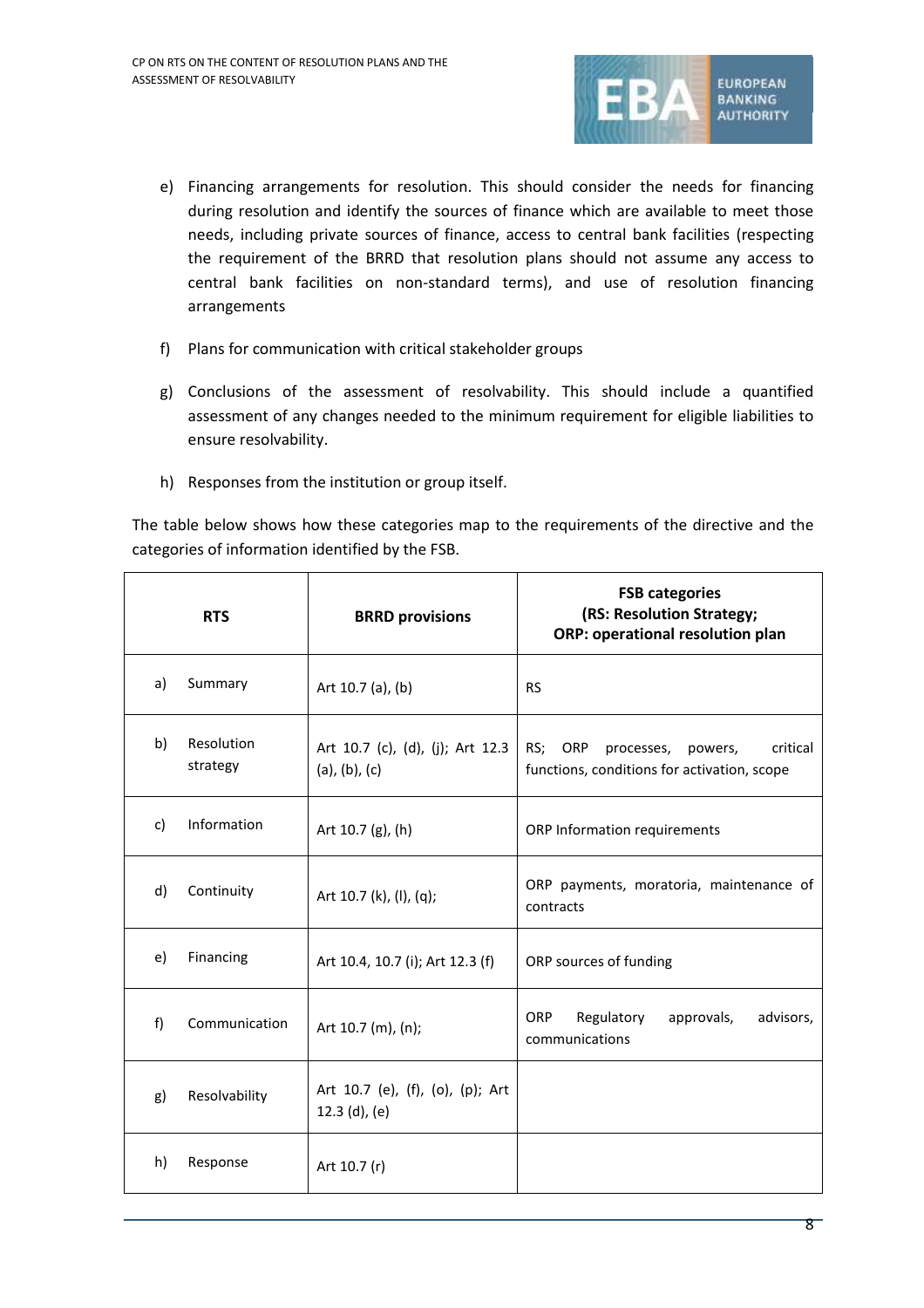

## 3.2 Assessment of resolvability

The resolvability assessment process required by the BRRD serves three purposes. First, it provides assurance of the quality of resolution plans and strategies, and ensures that resolution authorities assess whether their strategies are feasible and credible. Second, the requirement for assessments at least annually informs the development and updating of the resolution strategy. And third, the assessment identifies impediments to the implementation of resolution strategies which should be addressed through the procedure provided in Article 14 of the BRRD.

Under the BRRD resolution actions should only be taken if resolution is necessary in the public interest. If it is not, resolution tools are not available and the institution should be considered resolvable through liquidation in accordance with normal insolvency procedures. The draft RTS therefore proposes that r**esolution authorities should begin the resolvability assessment by evaluating whether the liquidation of the institution or group is feasible and credible in a manner which is consistent with the public interest**. This evaluation may be conducted on the basis of general criteria to ensure proportionality in the case of institutions or groups for which liquidation is clearly not feasible or credible.

Article 4 of the draft RTS proposes criteria on the basis of which this assessment of feasibility and credibility should be conducted. As regards feasibility, It proposes that the main pillar of the assessment should be to assess whether it would be feasible for deposit guarantee schemes to fulfill their obligations under Directive 2014/49/EU to ensure the timely repayment of covered deposits. This will require resolution authorities to form a view of whether the systems and operations of the institution or group are capable of providing any necessary support to the operations of the DGS.

As regards credibility, the draft RTS proposes that the main pillar of the assessment should be an assessment of the likely systemic impact of a counterfactual liquidation. This assessment should distinguish the impacts on financial market functioning, on financial market infrastructures, on other financial institutions, and on the real economy (in particular through the availability of critical financial services.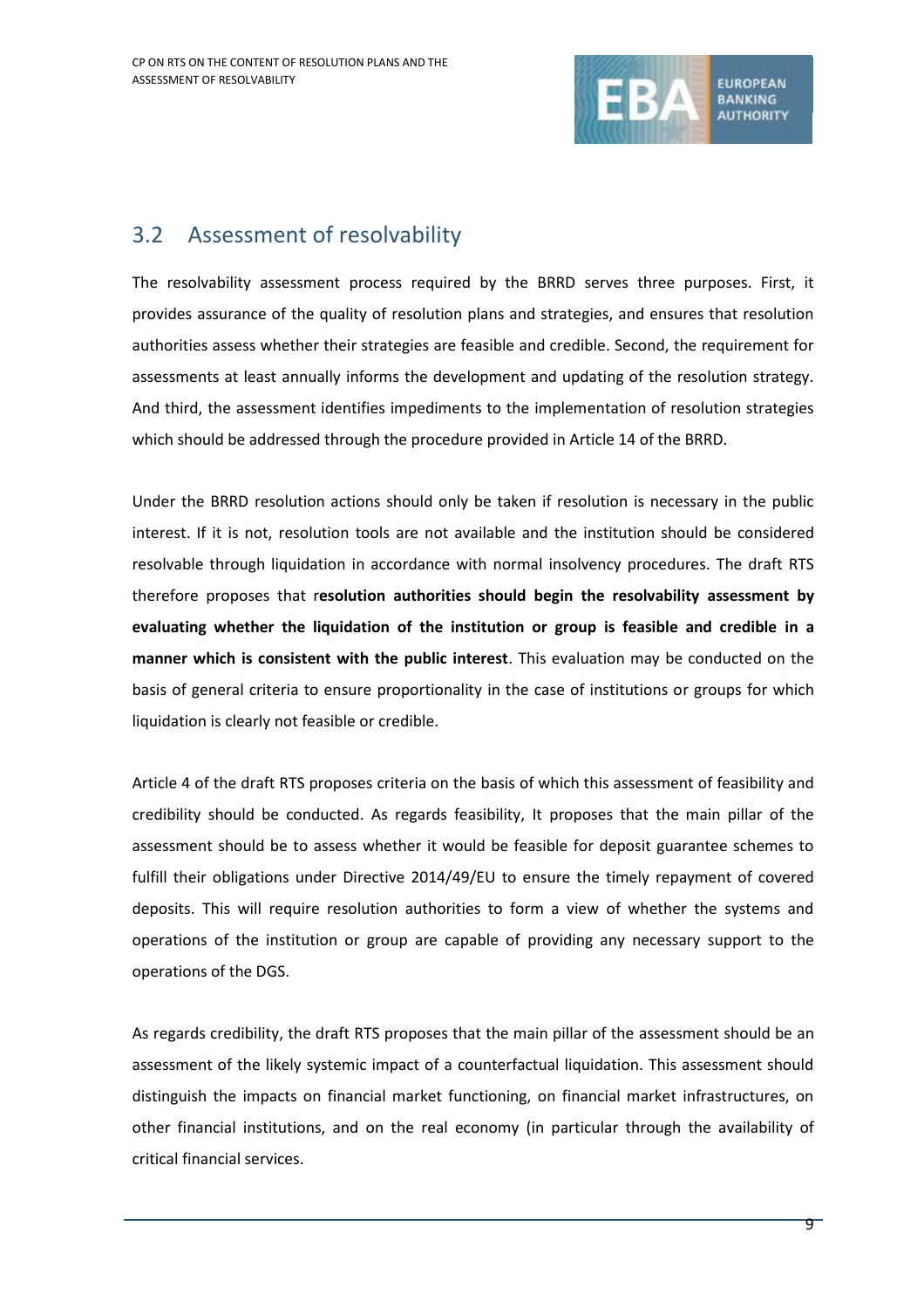

If liquidation is not feasible or credible, and resolution action would be in the public interest, the draft RTS proposes that resolution authorities should proceed to identify a preferred resolution strategy. The preferred strategy should be appropriate for the structure and business model of the institution or group, and Article 5 of the RTS proposes criteria on the basis of which the appropriateness of a proposed resolution strategy may be assessed. It also proposes, for groups, how those criteria should apply to identifying whether a single point of entry or multiple point of entry resolution strategy is more likely to be appropriate.

Resolution authorities may also identify variants of the preferred strategy that would be applied in circumstances in which it is not feasible or credible to implement the strategy. These variant strategies must seek to achieve the same resolution objectives and should be assessed against the same criteria.

As a second stage, the draft RTS proposes that resolution authorities should proceed to a detailed assessment to identify impediments the feasibility or credibility of the resolution of the institution or group. The BRRD requires that the assessment of resolvability should take into account the matters specified in Annex C to the Directive. The draft RTS provides a categorization of these matters as pertaining either to the assessment of feasibility or the assessment of credibility. Within the assessment of feasibility they are further broken down into matters related to impediments to one of:

- a) structure and operations;
- b) financial resources ;
- c) information;
- d) cross-border issues;
- e) legal issues

The draft RTS requires resolution authorities to conduct a rounded assessment of whether impediments to resolution exist within each of these categories, not limited to the matters specified in Annex C. Within each category particular additional issues are identified which are likely to be applicable to most institutions or groups.

The RTS also requires resolution authorities to assess whether impediments exist to either the short-term stabilisation of the institution or group in the period immediately following resolution,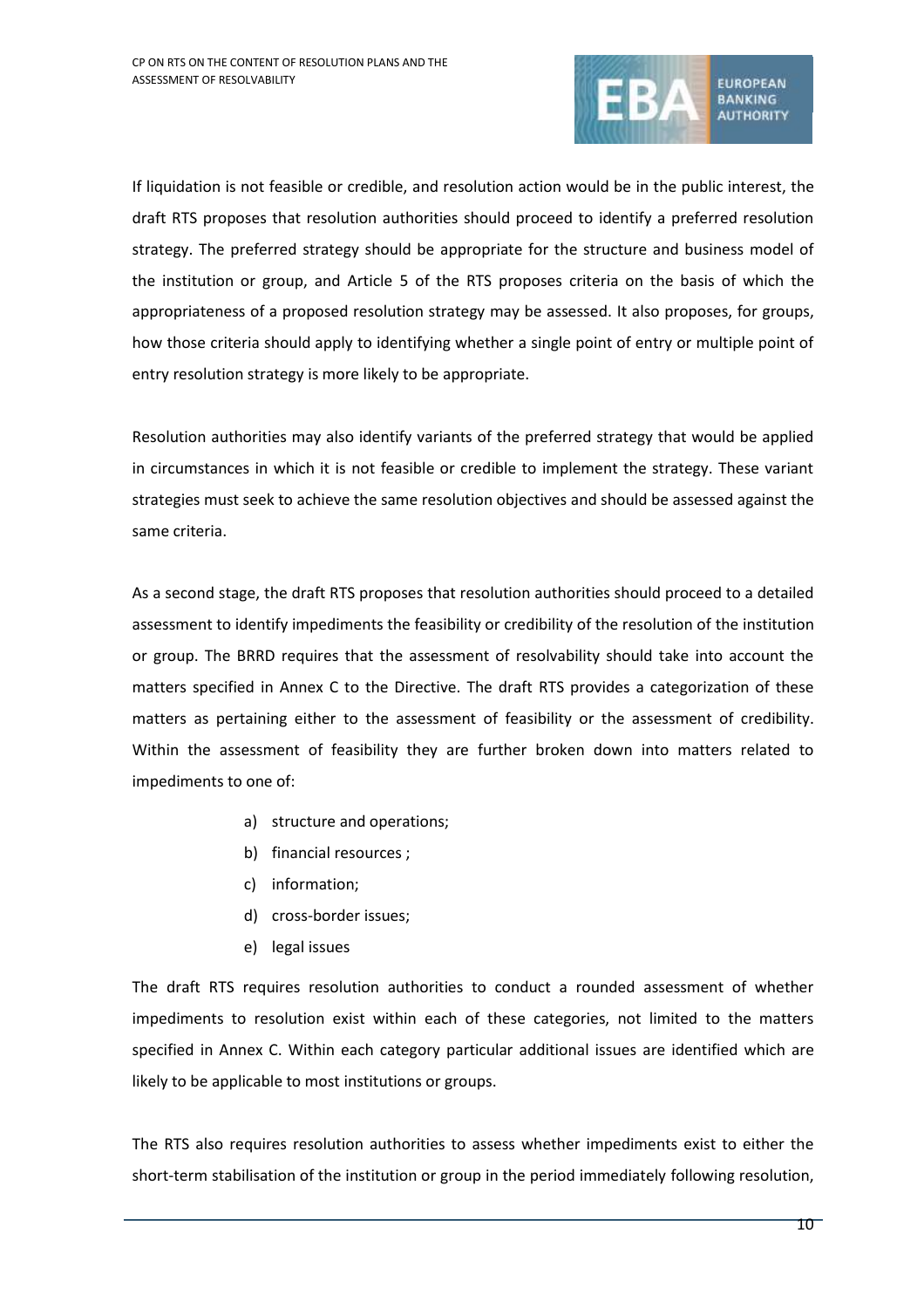

or to the longer term restructuring of the business which is likely to be required to address the causes of failure. However, the EBA recognizes that the range of possible longer term restructuring actions which may be required in particular cases is extremely broad and the RTS therefore provides less detail in this area. In case of application of the bail-in tool, where a business reorganization plan is explicitly required by the BRRD, further detail will be provided by the Guidelines which the EBA is required to develop under Article 52 of the BRRD.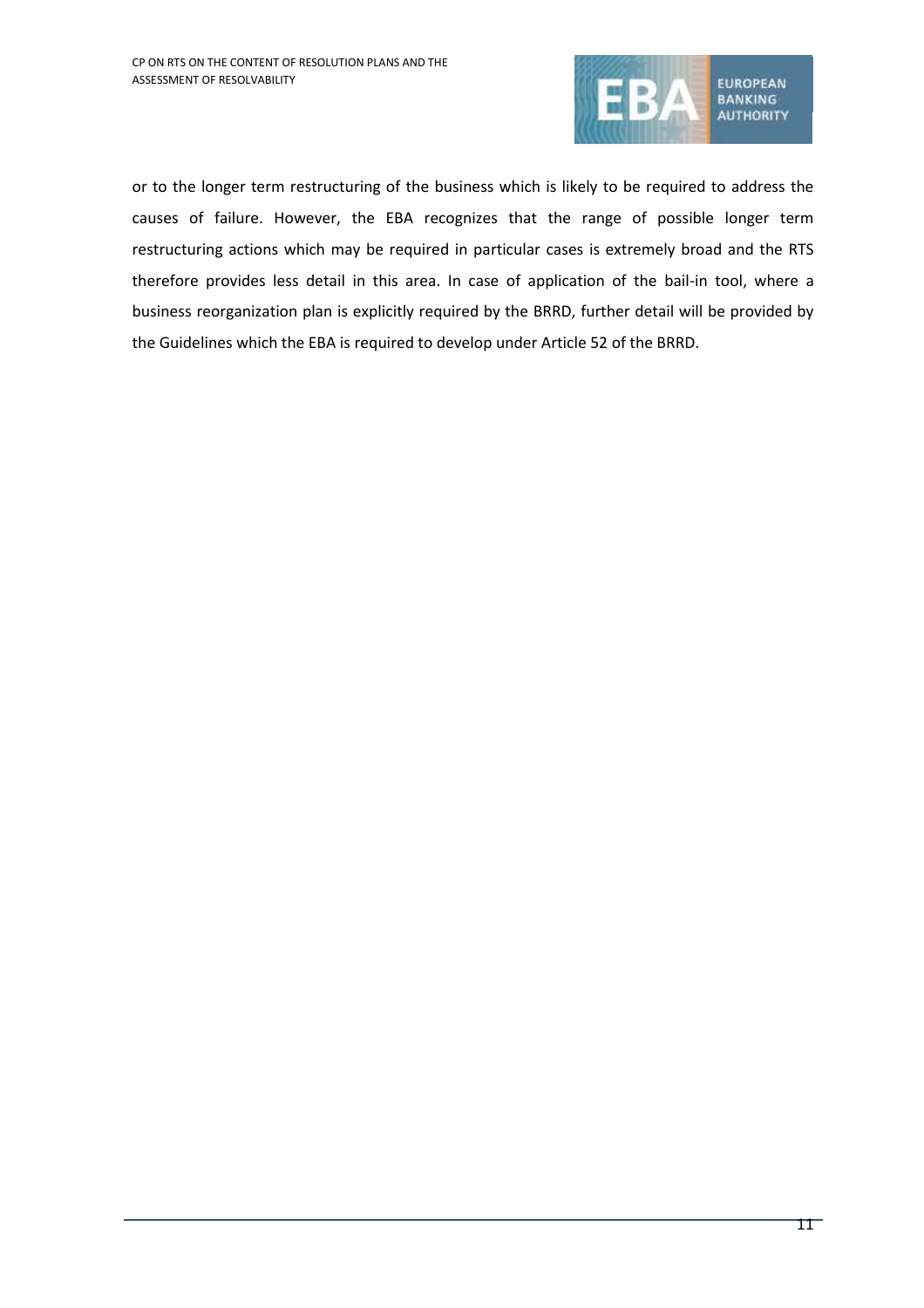

# 4. Draft Regulatory Technical Standards on the contents of resolution plans and the assessment of resolvability

## **COMMISSION DELEGATED REGULATION (EU) No …/..**

## **of XXX**

**supplementing Directive 2014/59/EU of the European Parliament and of the Council with regard to regulatory technical standards for the content of resolution plans and assessment of resolvability**

(Text with EEA relevance)

## THE EUROPEAN COMMISSION,

Having regard to the Treaty on the Functioning of the European Union,

Having regard to Directive 2014/59/EU of the European Parliament and of the Council establishing a framework for the recovery and resolution of credit institutions and investment firms and amending Council Directives 77/91/EEC and 82/891/EC, Directives 2001/24/EC, 2002/47/EC, 2004/25/EC, 2005/56/EC, 2007/36/EC and 2011/35/EC and Regulation (EU) No  $1093/2010^2$ , and in particular Articles  $[10(9), 12(6),$  and  $15(4)]$  thereof,

Whereas:

1

- (1) Requirements for the content of resolution plans should take account of ongoing work to coordinate these developments at a global level through the Financial Stability Board.
- (2) Standards for the content of resolution plans and the assessment of resolvability should be sufficiently flexible to take account of the circumstances of the institution or group being considered, to ensure that plans are targeted and useful for the implementation of resolution strategies.

<sup>2</sup> OJ L […], […], p. […].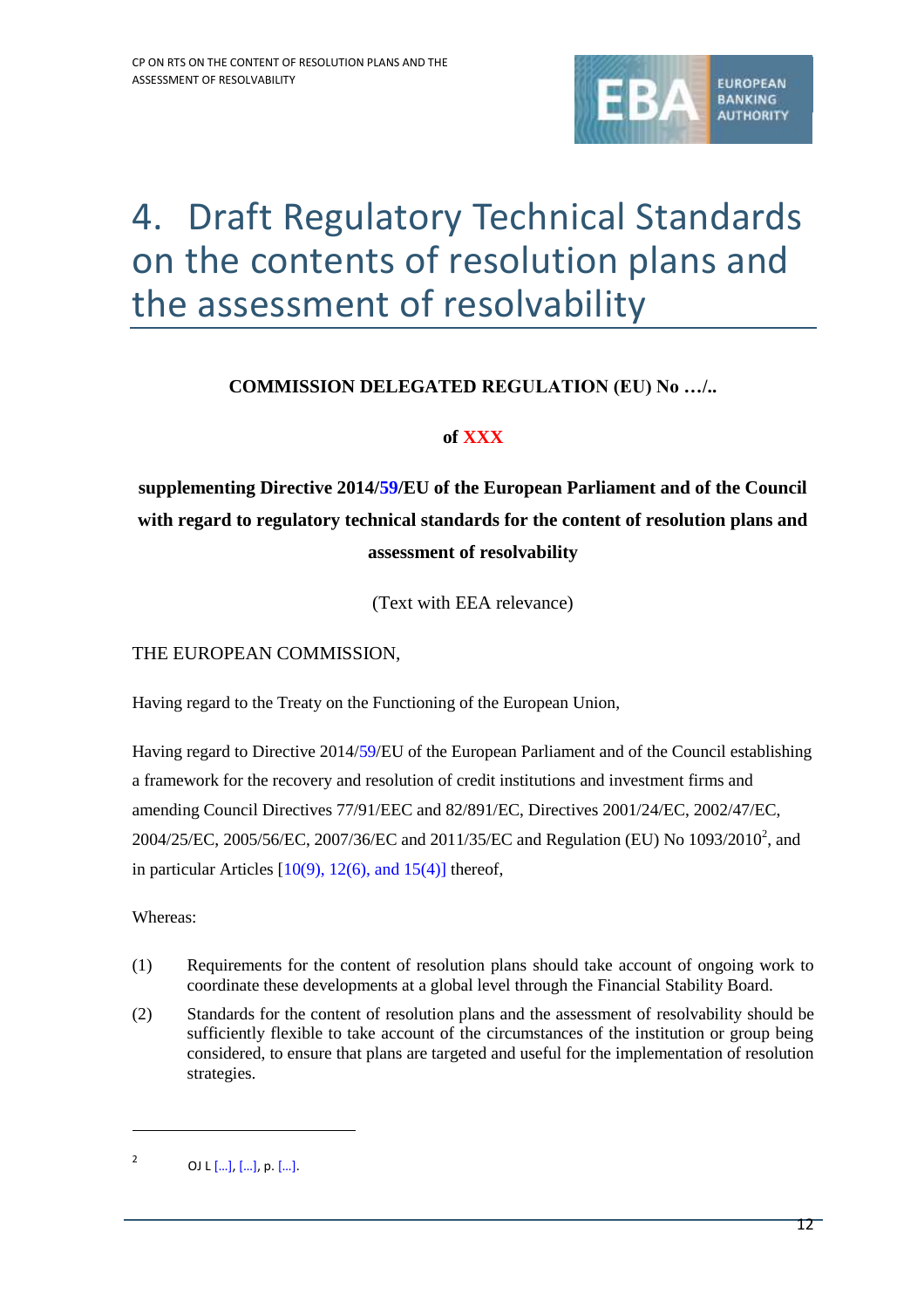

- (3) Assessment of resolvability is only possible on the basis of an identified preferred resolution strategy. Variants of the strategy may also be considered to take account of circumstances which prevent implementation of the preferred resolution strategy.
- (4) In respect of some institutions or groups simplified obligations pursuant to Article 4 of Directive 2014/59/EU [BRRD] may apply, or it may be clear that winding up under normal insolvency proceedings or an alternative resolution strategy would be feasible and credible.
- (5) Standards for planning and assessment for groups should permit a resolution strategy based on either of the stylised approaches outlined by the Financial Stability Board and referred to in recital 80 of Directive 2014/59/EU. Namely, resolution strategies may involving a single resolution authority applying resolution tools at the top holding or parent company level of a group (single point of entry), or in respect of more than one entity in a group by more than one resolution authority (multiple point of entry), or may combine aspects of both.
- (6) In either case planning and assessment should take account of any supporting action required from resolution authorities other than those taking resolution action, for instance through provision of information, continued provision of critical shared services, or decisions to refrain from taking resolution action, taking into account the right of these other resolution authorities to act on their own initiative if necessary to achieve domestic stability in the absence of effective action by lead resolution authorities.
- (7) Part C of the Annex to Directive 2014/59/EU [BRRD] specifies a number of matters which must be considered in assessing the resolvability of an institution or group, but is not exhaustive and requires further specification.
- (8) The provisions in this Regulation are closely linked, since they deal with the development of resolution plans and the assessment of resolvability. In accordance with Articles 10 and 15 of Directive 2014/59/EU [BRRD] resolution plans are required to identify material impediments to resolvability, the assessment of resolvability is required to take place and be updated at the same time as drawing up or updating the resolution plan, and the conclusions of the assessment should form part of the plan. To ensure coherence between those provisions, which should enter into force at the same time, it is desirable to include certain regulatory technical standards required by that Directive in a single Regulation.
- (9) Article 32 of Directive 2014/59/EU [BRRD] requires that resolution action may only be taken when winding up of an institution or group under normal insolvency proceedings would not be in the public interest, and therefore the assessment of resolvability should consider such winding up as an alternative to resolution action.
- (10) This Regulation is based on the draft regulatory technical standards submitted by the European Supervisory Authority (European Banking Authority) (EBA) to the Commission.
- (11) The EBA has consulted the European Systemic Risk Board and has conducted open public consultations on the draft regulatory technical standards on which this Regulation is based, analysed the potential related costs and benefits, and requested the opinion of the Banking Stakeholder Group established in accordance with Article 37 of Regulation (EU) No 1093/2010 of the European Parliament and of the Council<sup>3</sup>,

1

<sup>3</sup> Regulation (EU) No 1093/2010 of the European Parliament and of the Council of 24 November 2010 establishing a European Supervisory Authority (European Banking Authority), amending Decision No 716/2009/EC and repealing Commission Decision 2009/78/EC (OJ L 331, 15.12.2010, p. 12).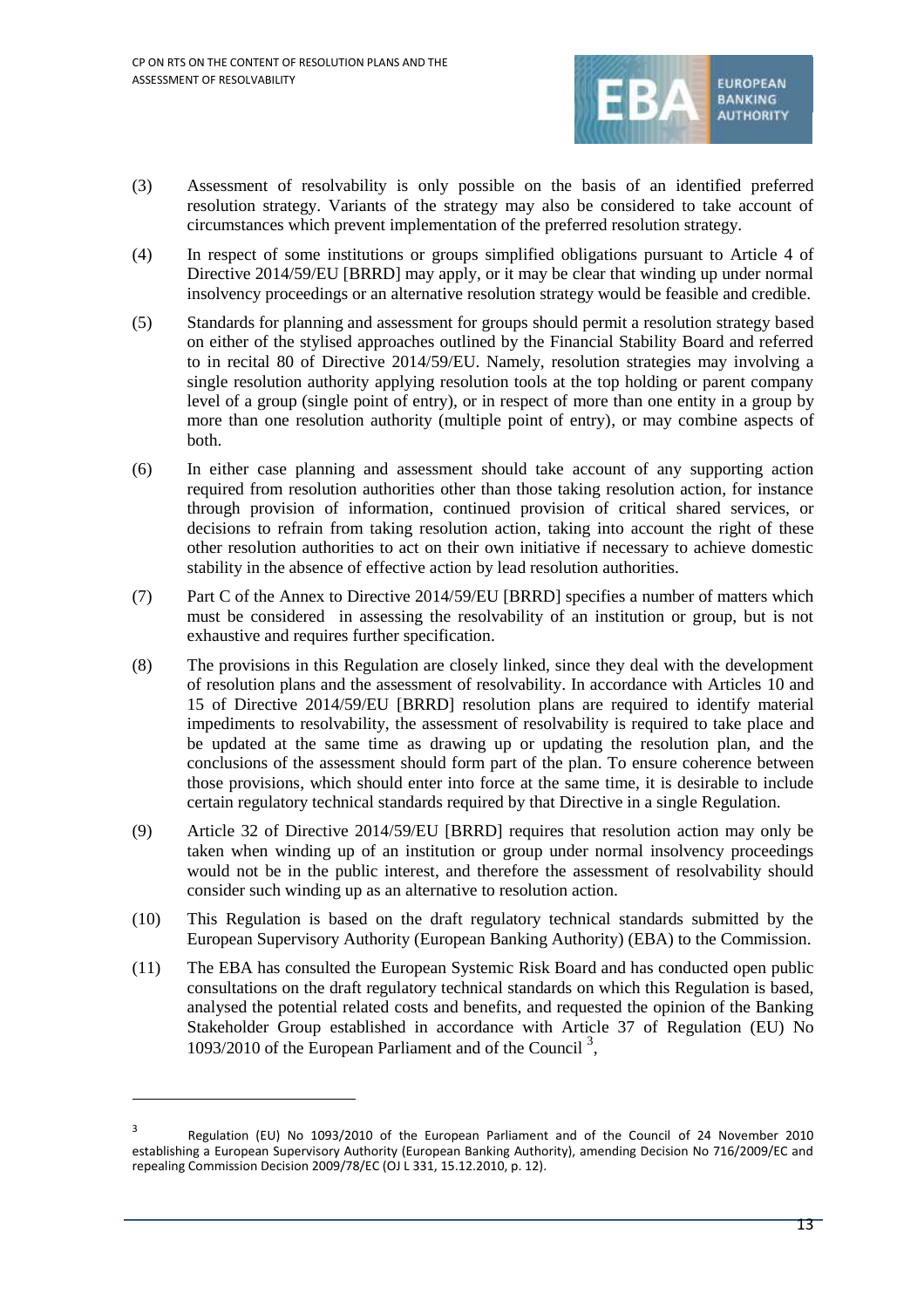

## HAS ADOPTED THIS REGULATION:

1

## **Title 1: Subject matter and definitions**

## *Article 1*

### *Subject matter*

This regulation specifies the matters and criteria to be examined for the assessment of the resolvability of institutions or groups provided for in Article 15, paragraph 4 and Article 16, paragraph 2 of the Directive 2014/59/EU and the contents of resolution plans required for institutions that are not part of a group subject to consolidated supervision pursuant to Articles 111 and 112 od Directive 2013/36/EU4 and groups under Articles 10 and 13 of Directive 2014/59/EU [BRRD] . Simplified obligations may be applied for certain institutions if the conditions of Article 4 of Directive 2014/59/EU are met.

## *Article 2*

## *Definitions*

For the purpose of this Regulation, the following definitions apply:

- a) 'Resolution strategy' means a set of resolution actions provided for in a resolution plan or group resolution plan;
- b) 'Appropriate resolution strategy' a resolution strategy capable of best achieving the resolution objectives set out in Article 31 of Directive 2014/59/EU given the structure and business model of the institution or group, and the resolution regimes applicable to legal entities in a group.
- c) 'Loss absorbing capacity' means own funds and liabilities of the institution or group under resolution which reasonably may be expected to bear losses under the resolution strategy being considered;
- d) 'Qualifying eligible liabilities' means eligible liabilities which satisfy the conditions in Article 45(4) of Directive 2014/59/EU necessary to be included in the amount of own funds and eligible liabilities referred to in Article 45(1).

<sup>&</sup>lt;sup>4</sup> Directive 2013/36/EU of the European Parliament and Council of 26 June 2013 on access to the activity of credit institutions and the prudential supervision of credit institutions and investment firms, amending Directive 2002/87/EC and repealing Directives 2006/48/EC and 2006/49/EC (OJ L 176, 27.06.2013, p338).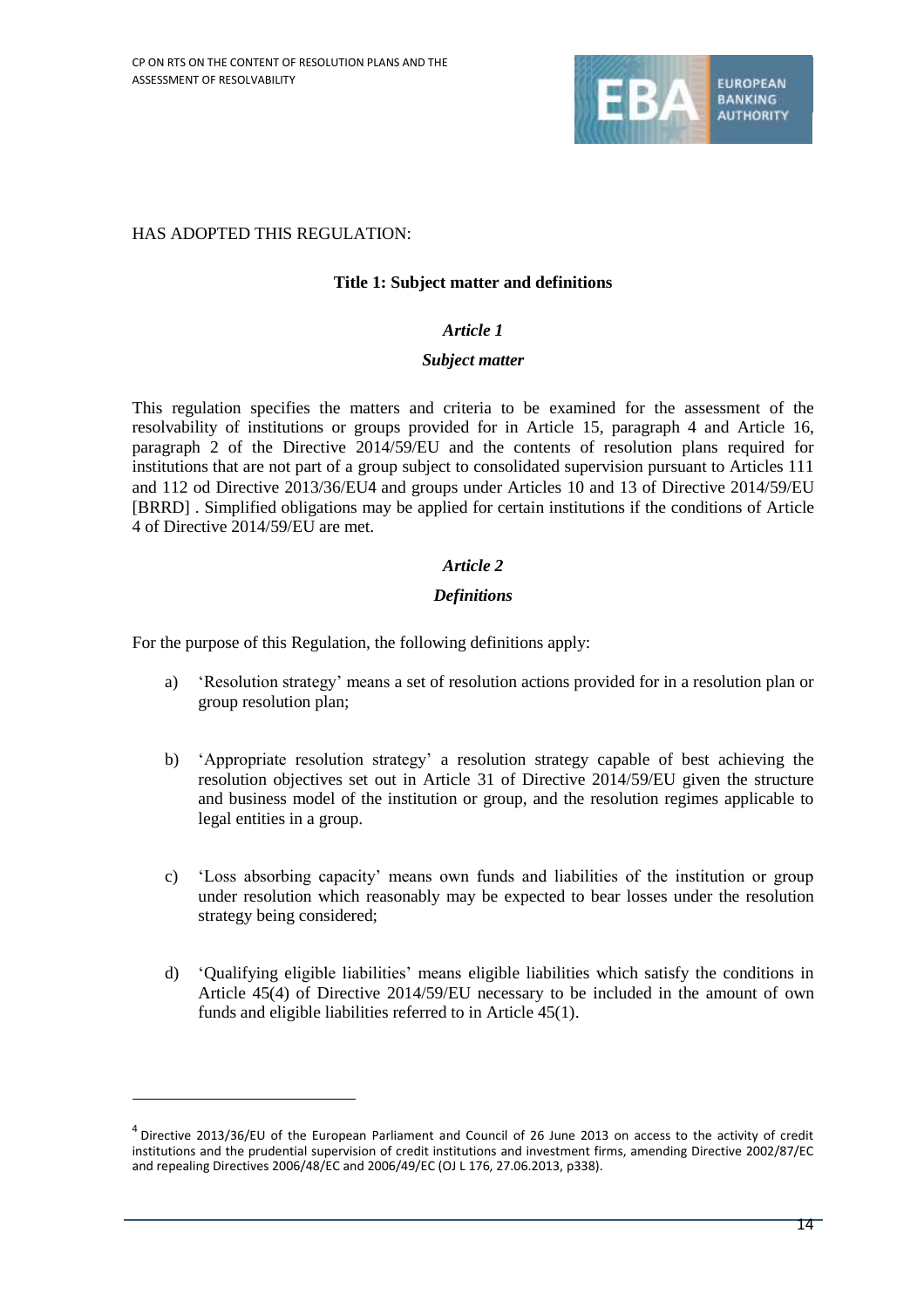

- e) 'Single point of entry (SPE)' means a resolution strategy or one of the options under a resolution strategy involving the application of resolution powers by a single resolution authority at the level of a parent undertaking or of an institution subject to consolidated supervision.
- f) 'Multiple point of entry (MPE)' means a resolution strategy or one of the options under a resolution strategy involving the application of resolution powers by two or more resolution authorities to different parts of a group.

## **Title 2: Content of resolution plans**

### *Article 3*

### *Categories of information to be included in resolution plans*

A resolution plan shall contain at least the following elements, including all information required under Articles 10 and 12 of Directive 2014/59/EU and any additional information necessary to enable the delivery of the resolution strategy:

- a) A summary of the plan, including a description of the institution or group and a summary of items b to h under this article;
- b) A description of the resolution strategy considered in the plan, including:
	- i. Identification of the different resolution actions foreseen under the plan;
	- ii. Identification of the legal entity or entities to which resolution actions would be applied;
	- iii. Identification of any critical functions or core business lines which will be maintained and any which are expected to be separated from other functions;
	- iv. An estimation of the timeframe for executing each material aspect of the plan, as required pursuant to Article 10 (7) (d) of Directive 2014/59/EU;
	- v. A detailed description of any variants of the resolution strategy considered to address circumstances in which the strategy cannot be implemented,
	- vi. A description of the decision-making process for implementing the resolution strategy, including the timeframe required for decisions;
	- vii. For group resolution plans, arrangements for cooperation and coordination between resolution and other relevant authorities of Member States in which group entities are located or have significant branches and relevant authorities of third countries in which group entities are located, in lines with the written arrangements and procedure as set out in any Regulatory Technical Standards on the operational functioning of resolution colleges pursuant to Article 88(7) of Directive 2014/59/EU;
- c) A description of the information, and arrangements for the provision of information, necessary in order to effectively implement the resolution strategy, including:
	- i. A description of the information, and processes for ensuring availability in an appropriate timescale of that information required for the purposes of determining value, in particular pursuant to Articles 36 and 49 of Directive 2014/59/eu, and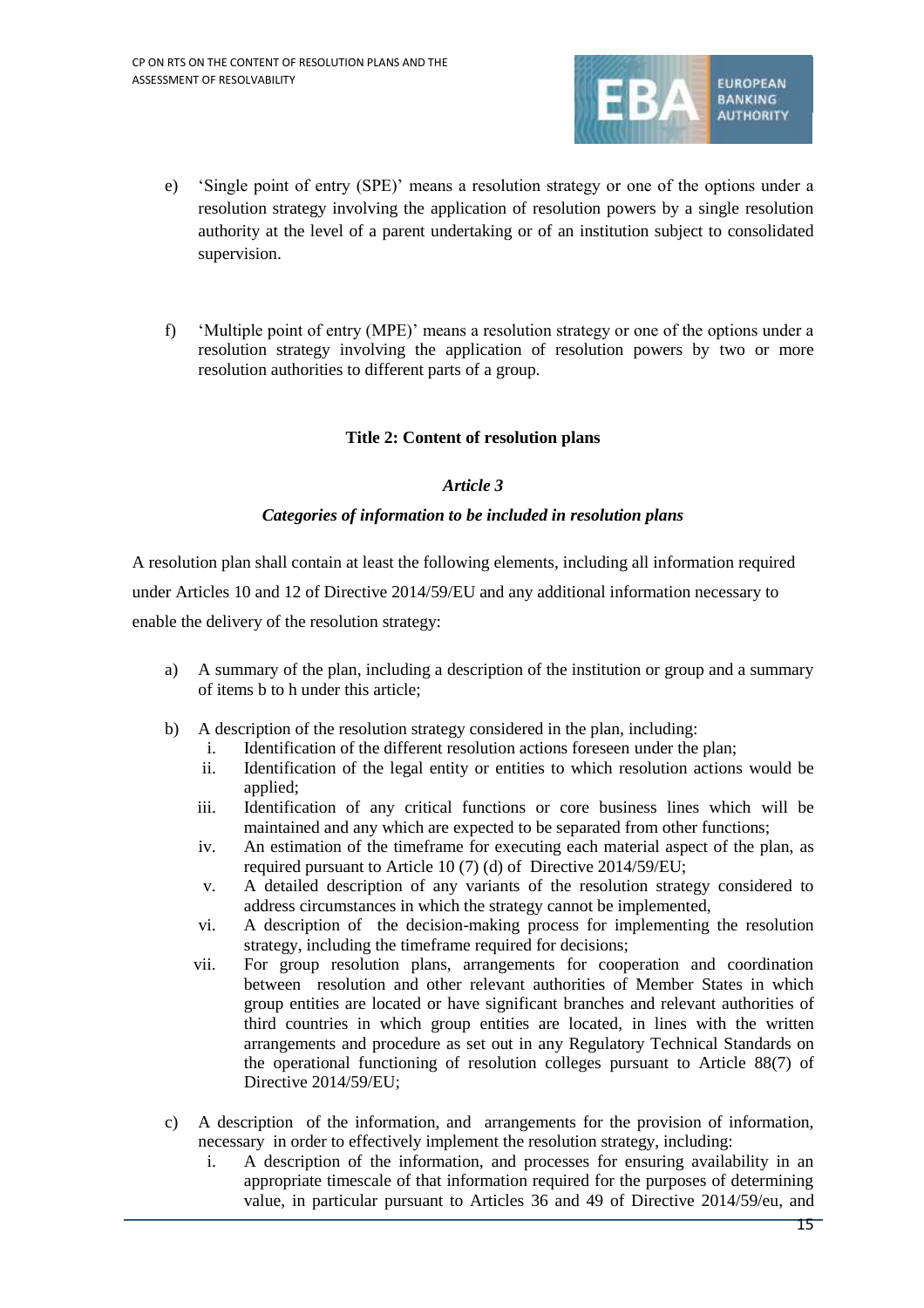

marketability, in particular pursuant to the marketing requirements for use of the sale of business and bridge bank tools.

- ii. A mapping of critical functions and core business lines to legal entities which identifies in particular a) critical functions and core business lines carried out by entities subject to resolution actions and b) critical functions or core business lines spread across legal entities which would be separated by implementation of the resolution strategy;
- iii. A description of arrangements for the sharing of information between resolution authorities and other relevant authorities, including where relevant in other Member States or in third countries, in line with Article 90 of Directive 2014/59/EU;
- iv. A detailed description of arrangements for ensuring that information pursuant to Article 11 of Directive 2014/59/EU is up to date and available to resolution authorities when required;
- d) A description of arrangements to ensure operational continuity of access to critical functions during resolution, including:
	- i. A description of critical shared systems and operations which need to be continued to maintain continuity of critical functions and arrangements for ensuring the contractual and operational robustness of their provision in resolution;
	- ii. A description of internal and external interdependencies which are critical to the maintenance of operational continuity;
	- iii. A description of arrangements for ensuring any access to payment systems or other financial infrastructures necessary to maintain critical functions, including an assessment of the portability of client positions;
- e) A description of the financing requirements and financing sources necessary for the implementation of the resolution strategy foreseen in the plan, including:
	- i. A description of financing, funding and liquidity requirements implied by the resolution strategy;
	- ii. A description of potential sources of resolution funding, including the terms of financing, preconditions for their use, the timing of their availability, the entities to which they may provide financing, and any collateral requirements;
	- iii. Where relevant, a description and analysis of how and when an institution or group may apply, in the conditions addressed by the plan, for the use of central bank facilities (other than emergency liquidity assistance or other assistance on nonstandard terms) in resolution, including identification of available collateral;
	- iv. For groups a description of any principles agreed for sharing responsibility for between sources of funding in different jurisdictions, including between sources of funding in different member states pursuant to Article 12(3) (f) of Directive 2014/59/EU;
- f) Plans for communication with critical stakeholder groups, including for:
	- i. Communication with the management, owners ,and staff of the institution or group including procedures for consultation with staff and, where applicable, dialogue with social partners in the resolution process, and an assessment of the impact of the plan on employees;
	- ii. Communication with customers, media and the general public;
	- iii. Communication with counterparties, financial market infrastructures, and other affected market participants;
	- iv. Communication with any administrative or judicial bodies from whom approval or authorisation critical to implementing the resolution strategy is required;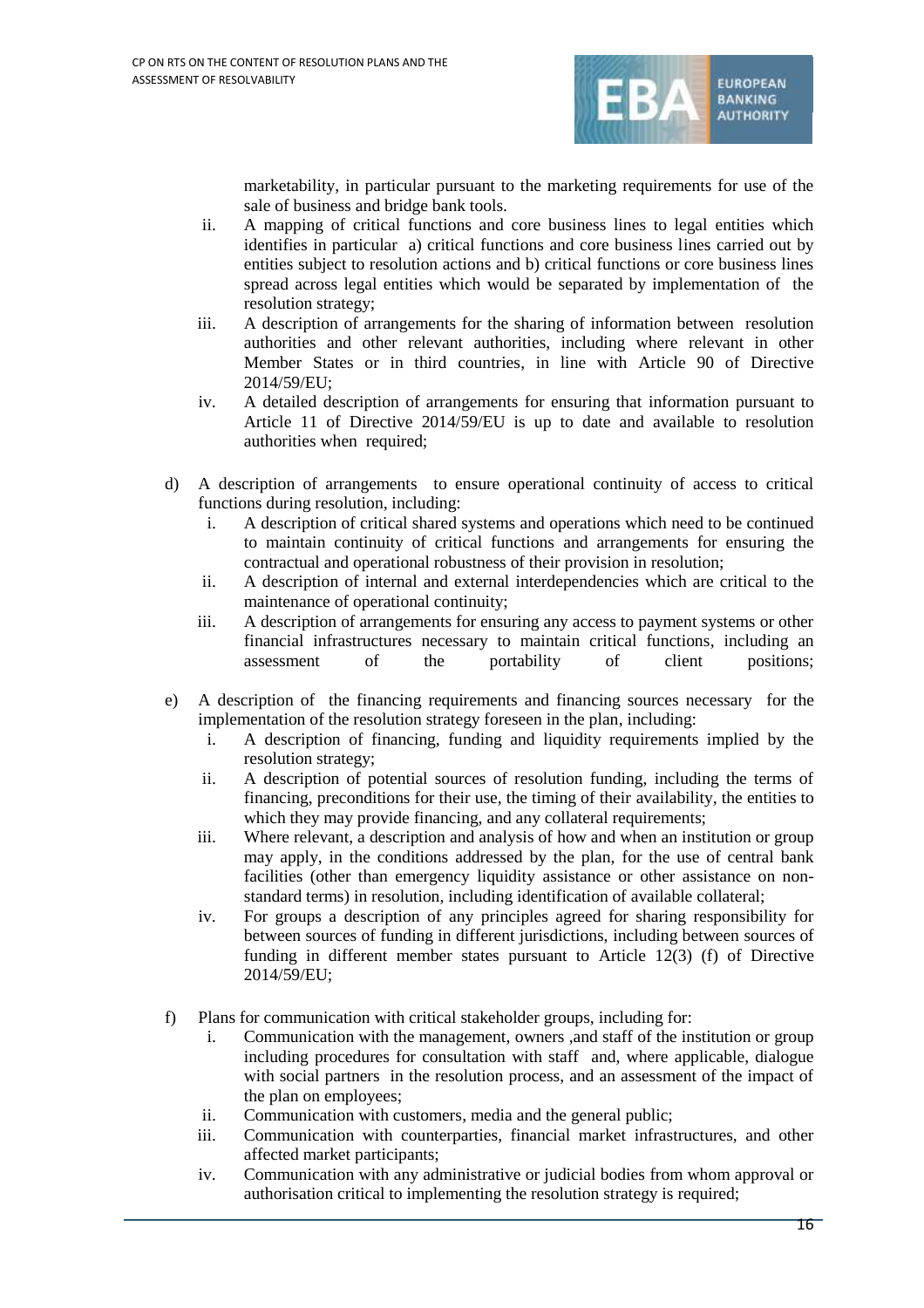

- a. Communication with and appointment of any advisors required to implement the resolution strategy;
- g) The conclusions of the assessment of resolvability, including:
	- i. Whether or not the institution or group is currently resolvable;
	- ii. A detailed description of any impediments to resolvability identified, and of any measures proposed by the institution or group or required by the resolution authority to address or remove those impediments;
	- iii. A quantified assessment of any change to minimum requirements for eligible liabilities, or the appropriate location of eligible liabilities, required to remove or address impediments to resolvability, taking into account the criteria specified in Article 45 (6) and further specified in the Regulatory Technical Standards mandated in Article 45 (2) of Directive 2014/59/EU;
- h) Any opinion expressed by the institution or group in relation to the resolution plan.

## **Title 3: Assessment of resolvability**

## *Article 4*

- 1. Resolution authorities shall assess resolvability based on the following consecutive stages:
	- a) Assessment of the feasibility and credibility of the liquidation of the institution or group under normal insolvency proceedings in accordance with Article 5;

**Question 1**: Do you agree that this step should be distinguished from the assessment of resolution strategies and carried out first?

- b) Selection of a preferred resolution strategy for assessment in accordance with Article 6;
- c) Assessment of the feasibility of the selected resolution strategy in accordance with Article 7;
- d) Assessment of the credibility of the selected resolution strategy in accordance with Article 8;
- 2. Where resolution authorities consider that it is clear that institutions or groups pose similar risks to the financial system or that the circumstances in which their liquidation is unlikely to be feasible are similar, resolution authorities may conduct the assessment of the feasibility and credibility of the liquidation of those institutions or groups in a similar or identical manner

The types of institution referred to in the first subparagraph may in particular be determined in accordance with the criteria referred to in Article 98(1)(j) of Directive 2013/36/EU.

3. Where a resolution authority concludes that it may not be feasible or credible to wind up the institution or group entities under normal insolvency proceedings, or that resolution action may otherwise be necessary in the public interest, it shall identify a preferred resolution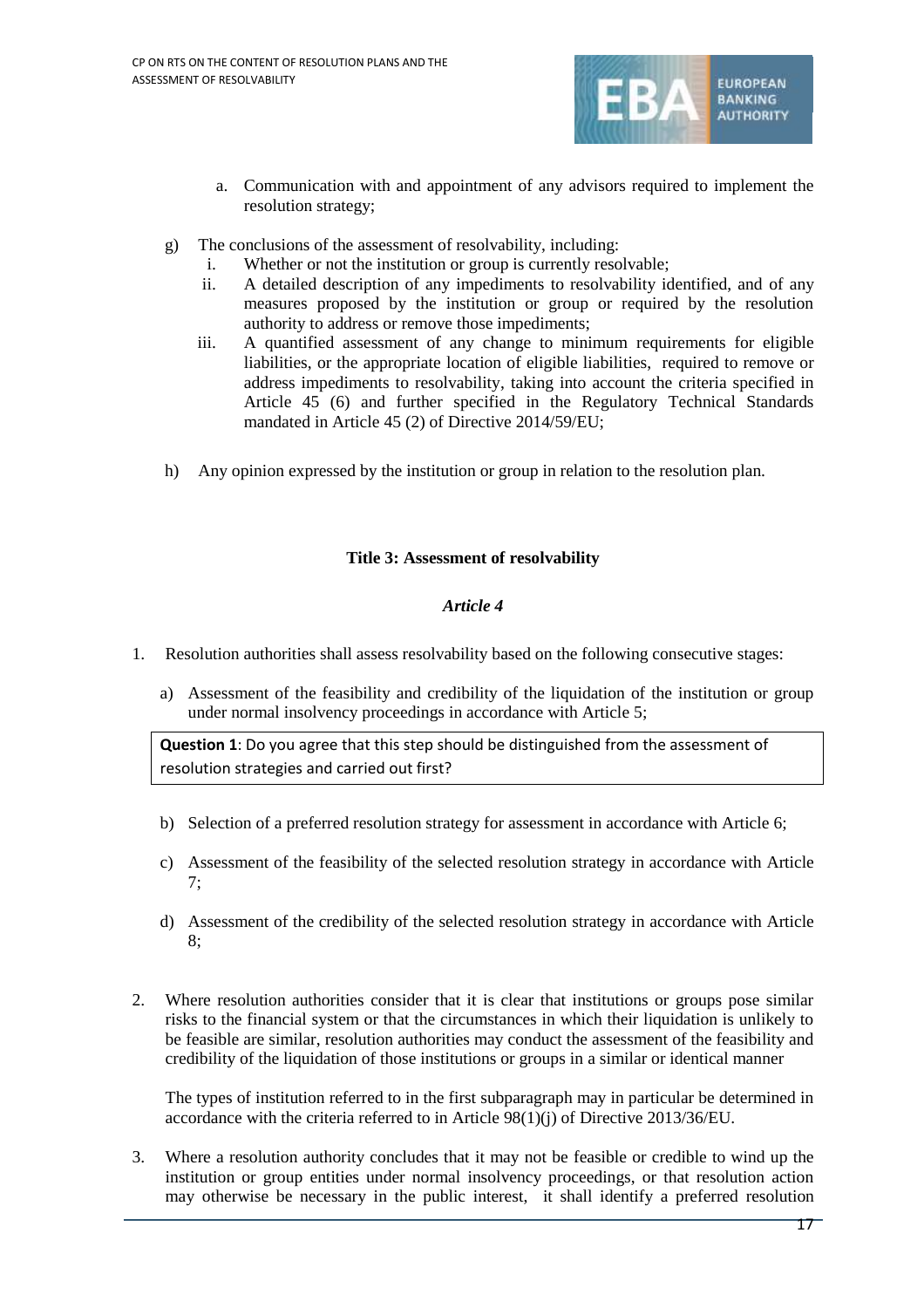

strategy which is appropriate for the institution or group on the basis of information provided by the institution or group pursuant to Article 11 of Directive 2014/59/EU [BRRD] and the criteria set out in Regulation (EU) No XX/2014 [This RTS] If necessary, they should also identify variant strategies to address circumstances in which the strategy would not be feasible or credible.

**Question 2**: Do you agree that this initial stage (preliminary identification of resolution strategies) should be separately identified?

- 4. The assessments of the feasibility and credibility of the preferred resolution strategy referred to in paragraph 3 shall include assessment of any variant strategies proposed as part of that strategy. Resolution authorities shall request from the institution or group in accordance with Article 11 of Directive 2014/59/EU such additional information as is necessary to carry out those assessments of the preferred and variant strategies.
- 5. Where appropriate, a resolution authority shall revise the preferred resolution strategy on the the basis of the assessments of feasibility and of the credibility of the preferred resolution strategy referred to in paragraph 4.
- 6. Where a resolution authority revises the preferred resolution strategy in accordance with paragraph 8 it shall assess the feasibility and the credibility of that revised preferred resolution strategy in accordance with Articles 7 and 8 respectively.

## *Article 5*

## *Feasibility and credibility of liquidation under normal insolvency proceedings*

- 1. Resolution authorities shall assess the feasibility and credibility of liquidation of the institution or group under normal insolvency proceedings.
- 2. For the purposes of assessing the feasibility of liquidation, resolution authorities shall consider whether the institution's or group's systems are able to provide the information required by the relevant deposit guarantee schemes for the purposes of providing payment to guaranteed deposits in the amounts and timeframes specified in Directive 94/19/EC, or where relevant under equivalent third country deposit guarantee schemes, including on covered deposit balances, and have the capability required to support the deposit guarantee schemes' operations, in particular by distinguishing between covered and non-covered balances on deposit accounts.
- 3. When assessing the credibility of liquidation, resolution authorities shall consider the likely impact of the liquidation of the institution or group on the financial systems of any Member State or of the Union, with a view to ensuring the continuity of access to critical functions carried out by the institution or group. For this purpose, resolution authorities shall take into account the functions performed by the institution or group and assess whether liquidation would be likely to have a material adverse impact on any of the following:
	- a) Financial market functioning and in particular the impact on market confidence;
	- b) Financial market infrastructures and in particular: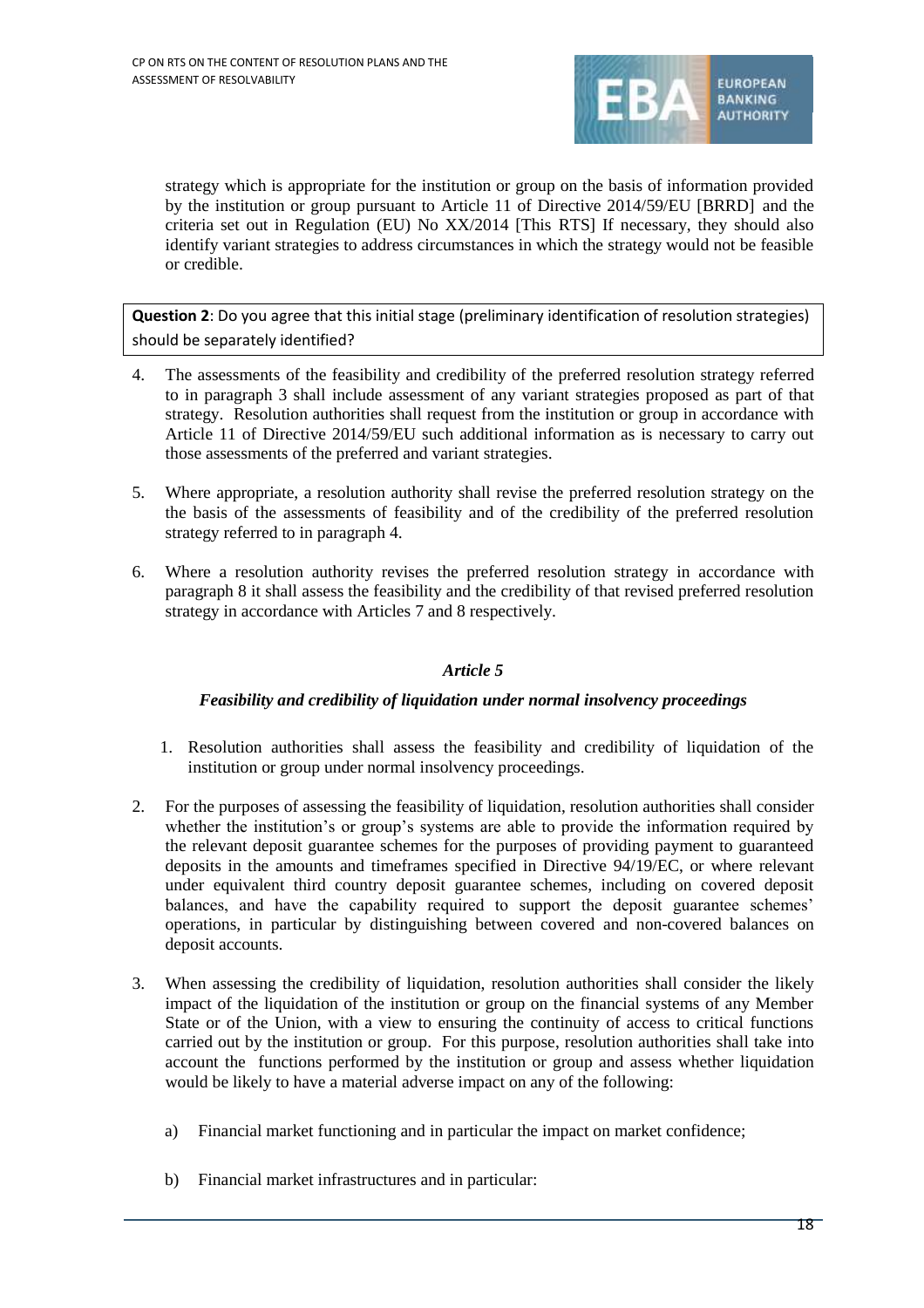

- whether the sudden cessation of activities would constrain the normal functioning of financial market infrastructures in a manner which negatively impacts the financial system as a whole;
- whether and to what extent financial market infrastructures could serve as contagion channels in the liquidation process.
- c) Impacts on other financial institutions and in particular:
	- whether liquidation would raise the funding costs of or reduce the availability of funding to other financial institutions in a manner which presents a risk to financial stability.
	- the risk of direct and indirect contagion and macroeconomic feedback effects
- d) The real economy and in particular on the availability of critical financial services.

## *Article 6*

## *Appropriateness of resolution strategy*

- 1. Resolution authorities shall assess whether the resolution strategy is appropriate to achieve the resolution objectives given the structure and business model of the institution or group, and the resolution regimes applicable to legal entities in a group. A resolution action may be taken in the public interest if it is necessary for the achievement of and is proportionate to one or more of the resolution objectives and winding up of the institution under normal insolvency proceedings would not meet those resolution objectives to the same extent.
- 2. In particular, for groups resolution authorities or authorities shall assess whether it would be more appropriate to apply a single point of entry or a multiple point of entry strategy.
- 3. For these purposes resolution authorities shall consider at least the following matters:
	- a) Whether resolution tools are available for legal entities to which the resolution strategy proposes to apply them
	- b) The amount, quality, and issuing legal entities of qualifying eligible liabilities or other loss absorbing capacity under the proposed resolution strategy, taking into account that:
		- i. Single point of entry is more likely to be appropriate if sufficient externally issued eligible liabilities or other loss absorbing capacity under the proposed resolution strategy are issued by the top parent or holding company in the group;
		- ii. Multiple point of entry is more likely to be appropriate if the group's eligible liabilities or other loss absorbing capacity under the proposed resolution strategy are issued by more than one entity in the group which would be resolved.
	- c) The contractual or other arrangements in place for losses to be transferred between legal entities in a group.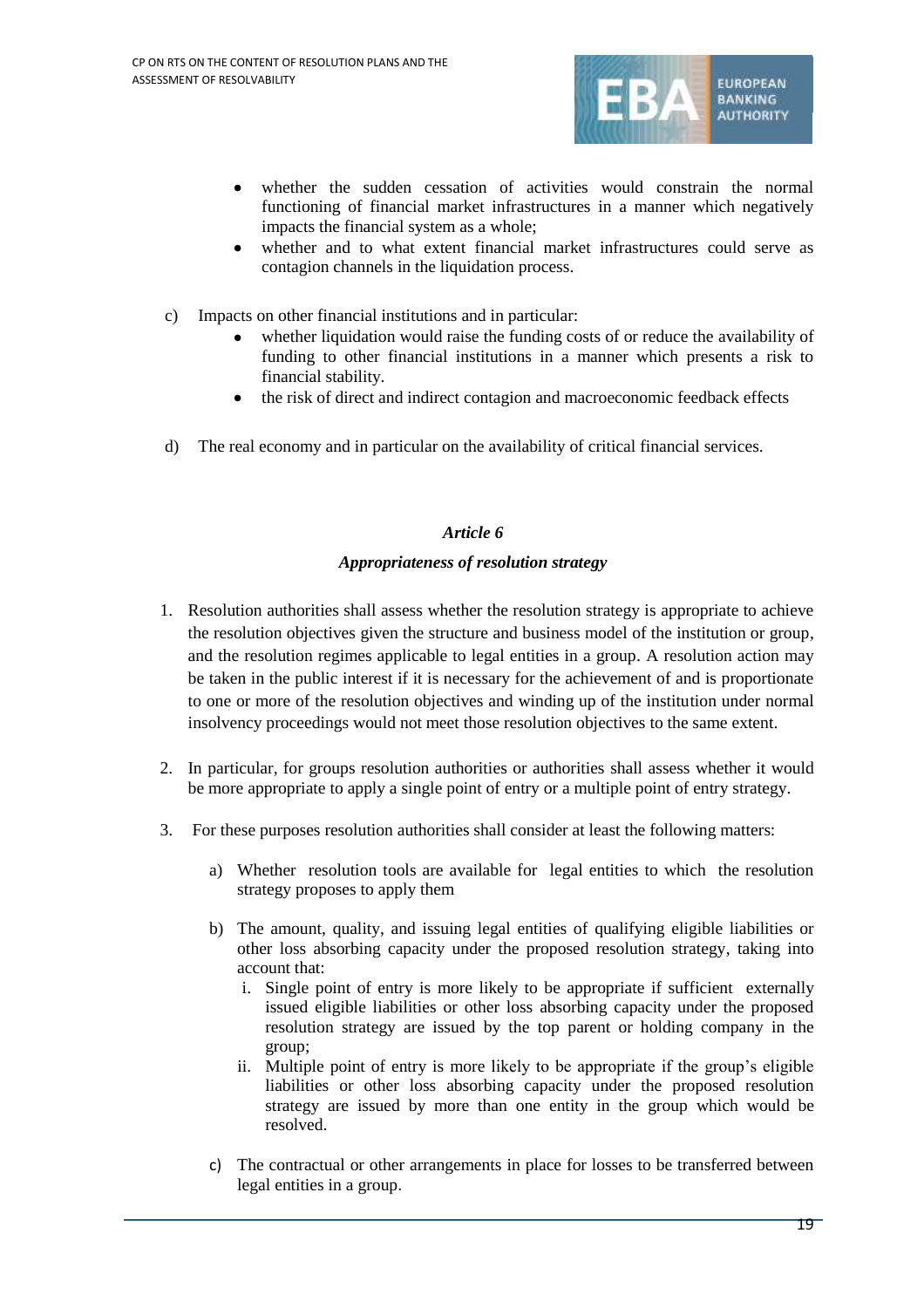

- d) The operational structure and business model of the institution or group, and in particular whether it is highly integrated or has a decentralised structure with a high degree of separation between different parts of the institution or group, taking into account that:
	- i. Single point of entry is more likely to be appropriate if a group operates in a highly integrated manner, including by having centralised liquidity management, risk management, treasury functions, or IT and other critical shared services.
	- ii. Multiple point of entry is more likely to be appropriate if a group's operations are divided into two or more clearly identifiable subgroups, each of which is to a significant extent independent from other parts of the group, and any critical operational dependencies on other parts of the group are based on robust arrangements that ensure their continued operation in the event of resolution.
- e) The enforceability of resolution tools which would be applied, in particular in third countries.
- f) Whether the resolution strategy requires supporting action by other authorities, in particular in third countries, or for such authorities to refrain from independent resolution actions; and whether any such actions are feasible and credible for those authorities.
- 4. When assessing whether variants of the resolution strategy to be applied in circumstances where the resolution strategy cannot be feasibly and credibly implemented are appropriate, resolution authorities shall consider the extent to which these meet the resolution objectives and in particular ensure the continuity of critical functions assessed to be most important.

**Question 3**: Do you have comments on the criteria proposed in Article 5 of the RTS, or their application to single- and multiple- point of entry strategies?

**Question 4**: Do you have comments on how those criteria should be applied to variant strategies?

## *Article 7*

## *Assessment of feasibility of a resolution strategy*

- 1. The resolution authority shall assess whether it is feasible to apply the selected resolution strategy effectively in an appropriate timeframe and identify potential impediments to the implementation of the selected resolution strategy.
- 2. The resolution authority shall consider both impediments to the short-term stabilisation of the institution or group, and any foreseeable impediments to a business reorganization which is required pursuant to Article 49 of Directive 2014/59/EU or otherwise likely to be required if the resolution strategy envisages all or part of the institution or group being restored to long-term viability.
- 3. Impediments shall be assessed in at least the following categories: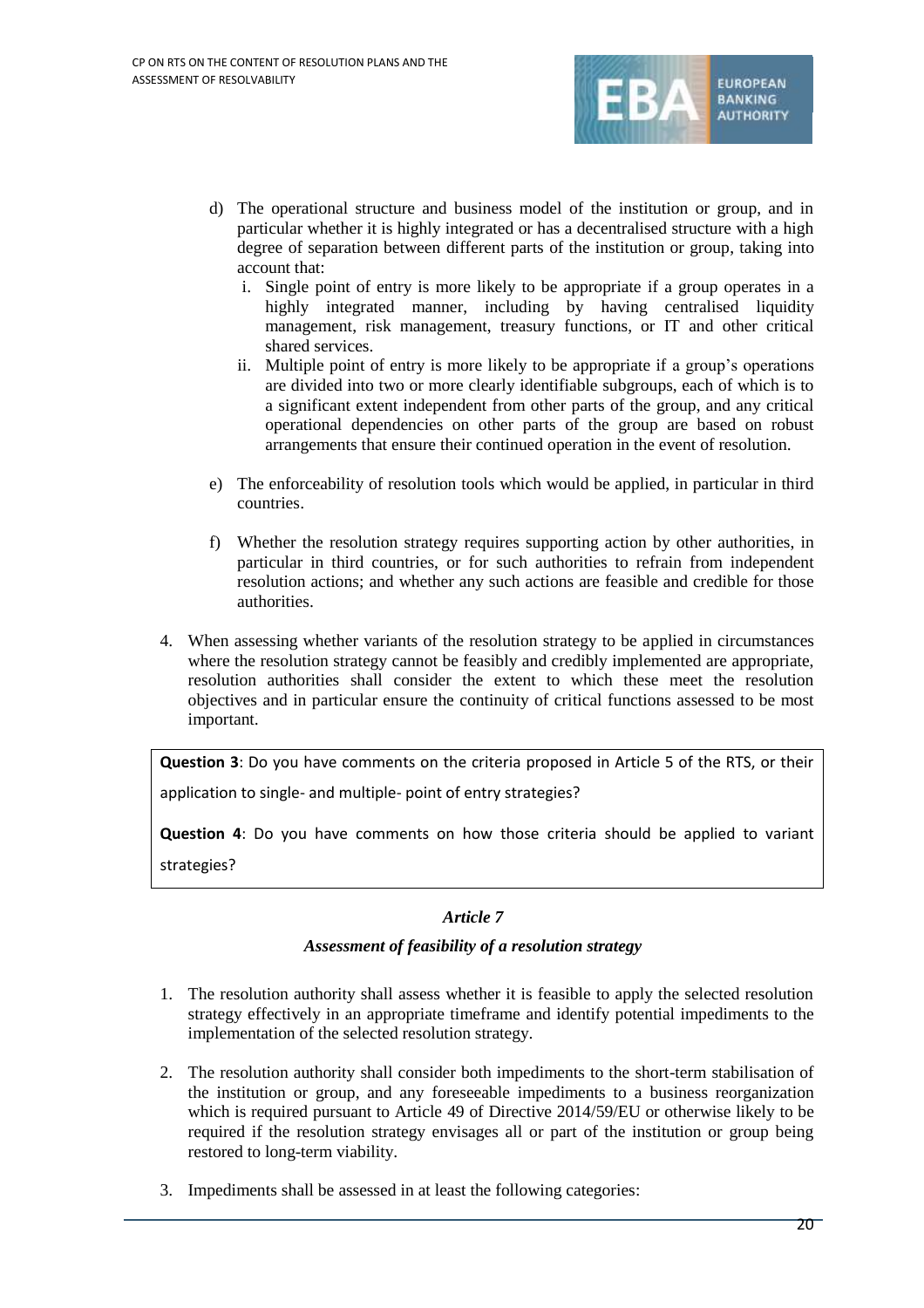

- a) structure and operations;
- b) financial resources;
- c) information;
- d) cross-border issues;
- e) legal issues
- 4. The following issues shall be considered in assessing whether there are potential impediments to resolution related to the structure and operations of the institution or group:
	- a) Matters addressed in clauses 1 to 7, 16, 18 and 19 of Section C of the Annex to Directive 2014/59/EU
	- b) Dependencies of material entities and core business lines on infrastructure, IT, treasury or finance functions, employees or other critical shared services.
	- c) Whether governance, control, and risk management arrangements are consistent with any planned changes to the structure of the institution or group.
	- d) Whether the legal and franchise structure of the institution or group is consistent with any planned changes to the business structure of the institution or group.
	- e) Whether appropriate resolution tools are available with respect to each legal entity as required to deliver the resolution strategy.
- 5. The following issues shall be considered in assessing whether there are potential impediments to resolution related to financial resources:
	- a) Matters addressed in clauses 13, 14, 15 and 17 of Section C of the Annex to Directive 2014/59/EU
	- b) When the resolution strategy envisages that qualifying eligible liabilities or any other liabilities would absorb losses, the loss absorbency of those liabilities, including insofar as it can be determined their (i) maturity; (ii) subordination ranking; (iii) legal impediments to loss absorbency such as lack of recognition of resolution tools under foreign law or existence of set-off rights; (iv) other factors creating risk that the liabilities would be exempted from absorbing losses in resolution.
	- c) The amount and issuing legal entities of qualifying eligible liabilities or other liabilities which would absorb losses
	- d) The size of funding needs in the run-up to and during resolution, the availability of sources of funding, and impediments to the transfer of funds as required within the institution or group.
	- e) Whether appropriate arrangements are specified for losses to be transferred to legal entities to which resolution tools would be applied from other group companies, including where relevant an assessment of the amount and loss-absorbency of intragroup funding.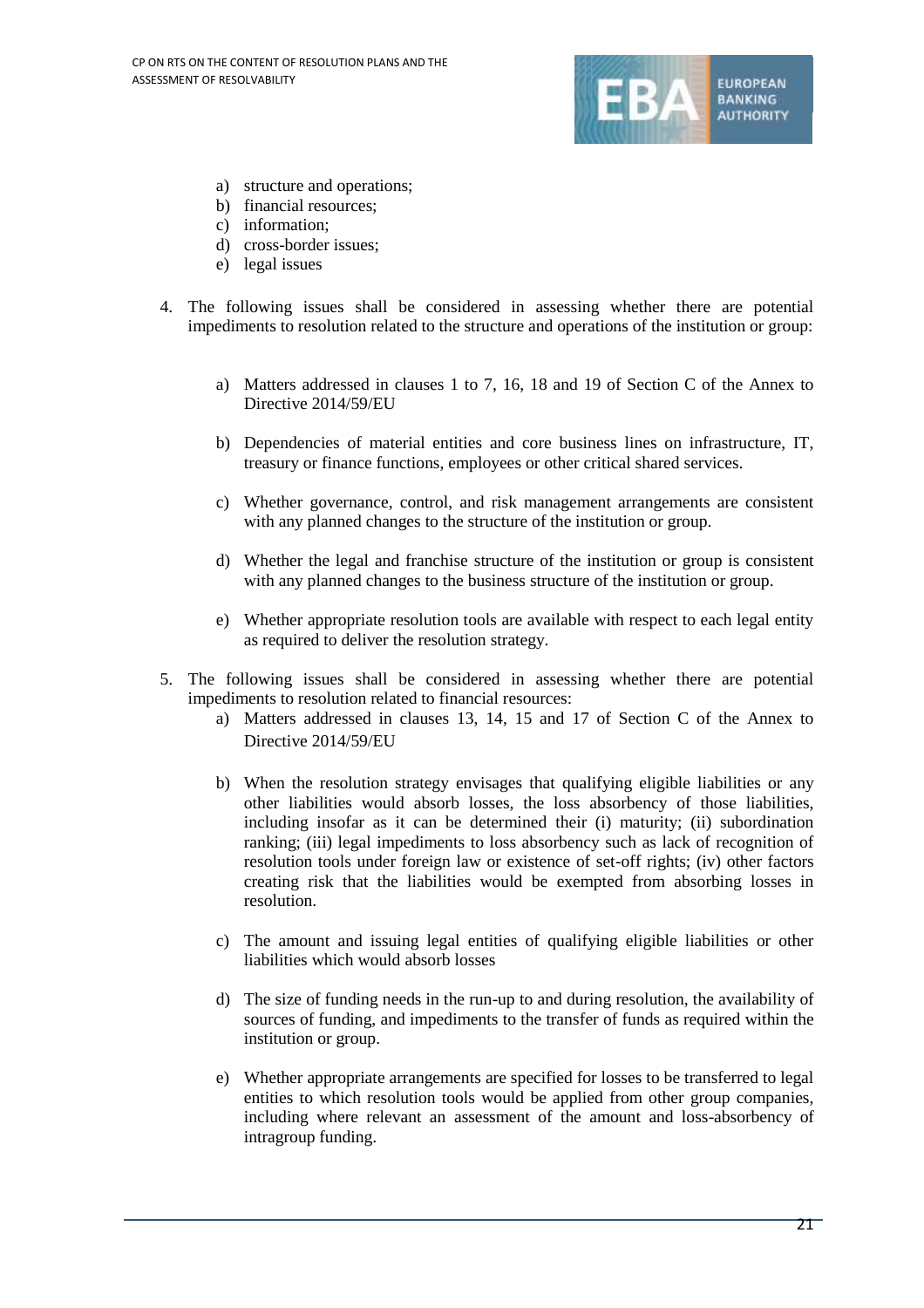

- 6. The following issues shall be considered in assessing whether there are potential impediments to resolution related to information:
	- a) Matters addressed in clauses 8 to 12 of Section C of the Annex to Directive 2014/59/EU
	- b) The capability of the institution or group to provide information on the amount and location within the group assets which would be expected to qualify as collateral for central bank facilities;
	- c) The capability of the institution or group to provide information to carry out a valuation to determine the amount of write-down or recapitalisation required.
- 7. The following issues shall be considered in assessing whether there are potential impediments to resolution related to cross-border issues:
	- a) Matters addressed in clauses 20 of Section C of the Annex to Directive 2014/59/EU ]
	- b) Existence of adequate processes for coordination and communication and assurances on actions to be taken between home and host authorities, including in third countries, to enable delivery of the resolution strategy.
	- c) Whether law in relevant home and host jurisdictions overrides contractual termination rights in financial contracts that arise solely because of the failure and resolution of an affiliated company.
- 8. The following issues shall be considered in assessing whether there are potential impediments to resolution related to legal issues not already mentioned in other categories:
	- a) Whether requirements for regulatory approvals or authorisations necessary to deliver the resolution strategy can be met in a timely manner.
	- b) Whether significant contractual documentation permits termination of contracts on entry into resolution.
	- c) Whether contractual obligations which cannot be disapplied by the resolution authority prohibit any transfer of assets and/or liabilities envisaged in the resolution strategy.

**Question 5**: Do you agree that these categories are appropriate and comprehensive?

**Question 6**: Do you have comments on the matters identified under each category?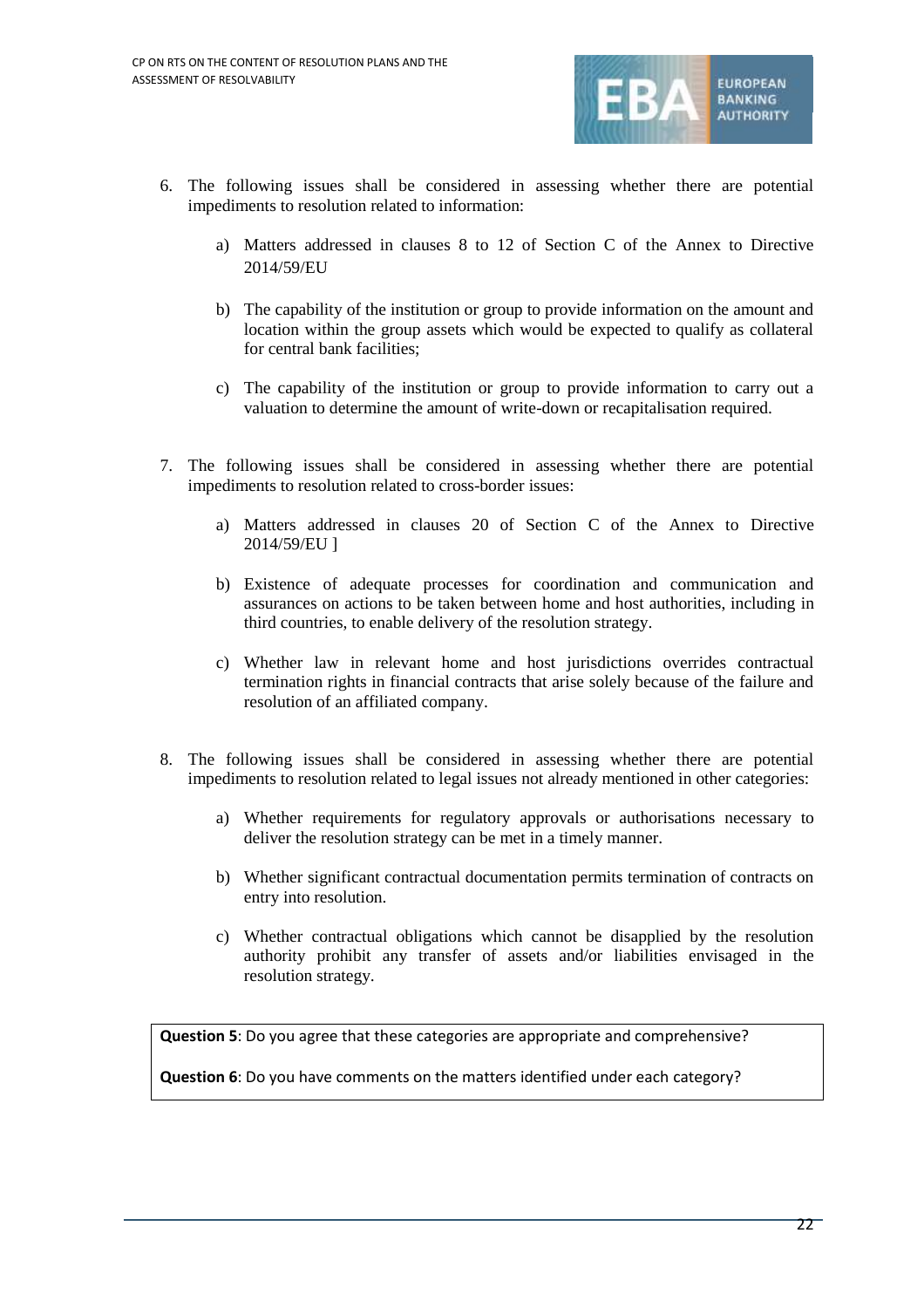

## *Article 8*

## *Assessment of credibility of the selected resolution strategy*

- 1. After assessing the feasibility of the selected resolution strategy, resolution authorities shall assess its credibility. The assessment shall consider the likely impact of the institution's resolution on the financial systems and real economies of any member state or of the Union, with a view to ensuring the continuity of critical functions carried out by the institution or group. This shall include an assessment of matters addressed in clauses 21 to 28 of Section C of the Annex to the Directive 2014/59/EU.
- 2. In conducting this assessment, resolution authorities shall consider the likely impact of the implementation of the resolution strategy on the financial systems of any Member State or of the Union. For this purpose, resolution authorities shall take into account the functions performed by the institution or group and assess whether implementation of the resolution strategy would be likely to have a material adverse impact on any of the following:
	- a) Financial market functioning and in particular the impact on market confidence;
	- b) Financial market infrastructures and in particular:
		- whether the sudden cessation of activities would constrain the normal functioning of financial market infrastructures in a manner which negatively impacts the financial system as a whole;
		- whether and to what extent financial market infrastructures could serve as contagion channels in the liquidation process.
	- c) Impacts on other financial institutions and in particular:
		- whether liquidation would raise the funding costs of or reduce the availability of funding to other financial institutions in a manner which presents a risk to financial stability.
		- the risk of direct and indirect contagion and macroeconomic feedback effects
	- d) The real economy and in particular on the availability of financial services.

## *Article 9*

## *Final provisions*

This Regulation shall enter into force on the twentieth day following that of its publication in the *Official Journal of the European Union*.

This Regulation shall be binding in its entirety and directly applicable in all Member States.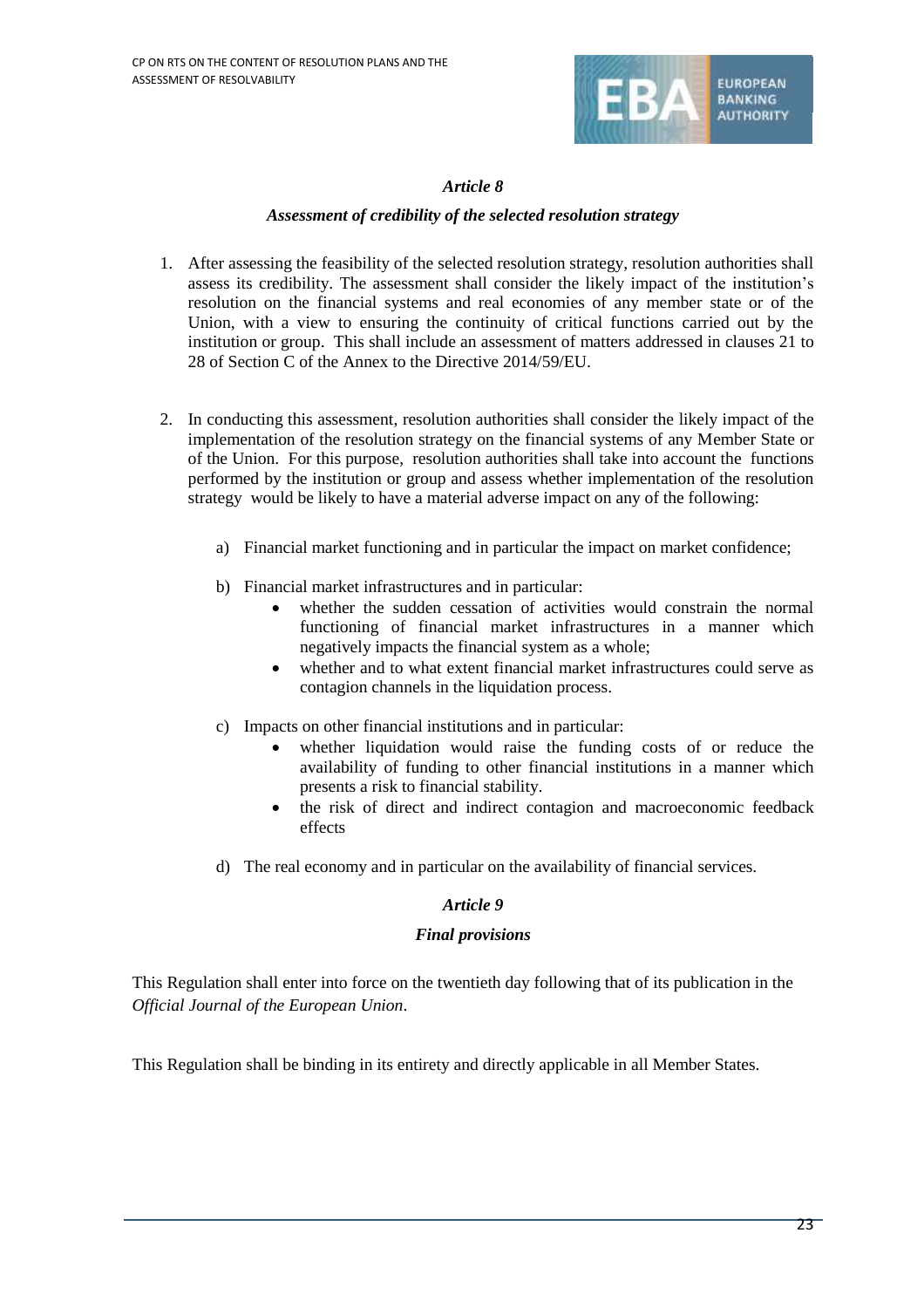

Done at Brussels,

*For the Commission The President*

*[For the Commission On behalf of the President*

*[Position]*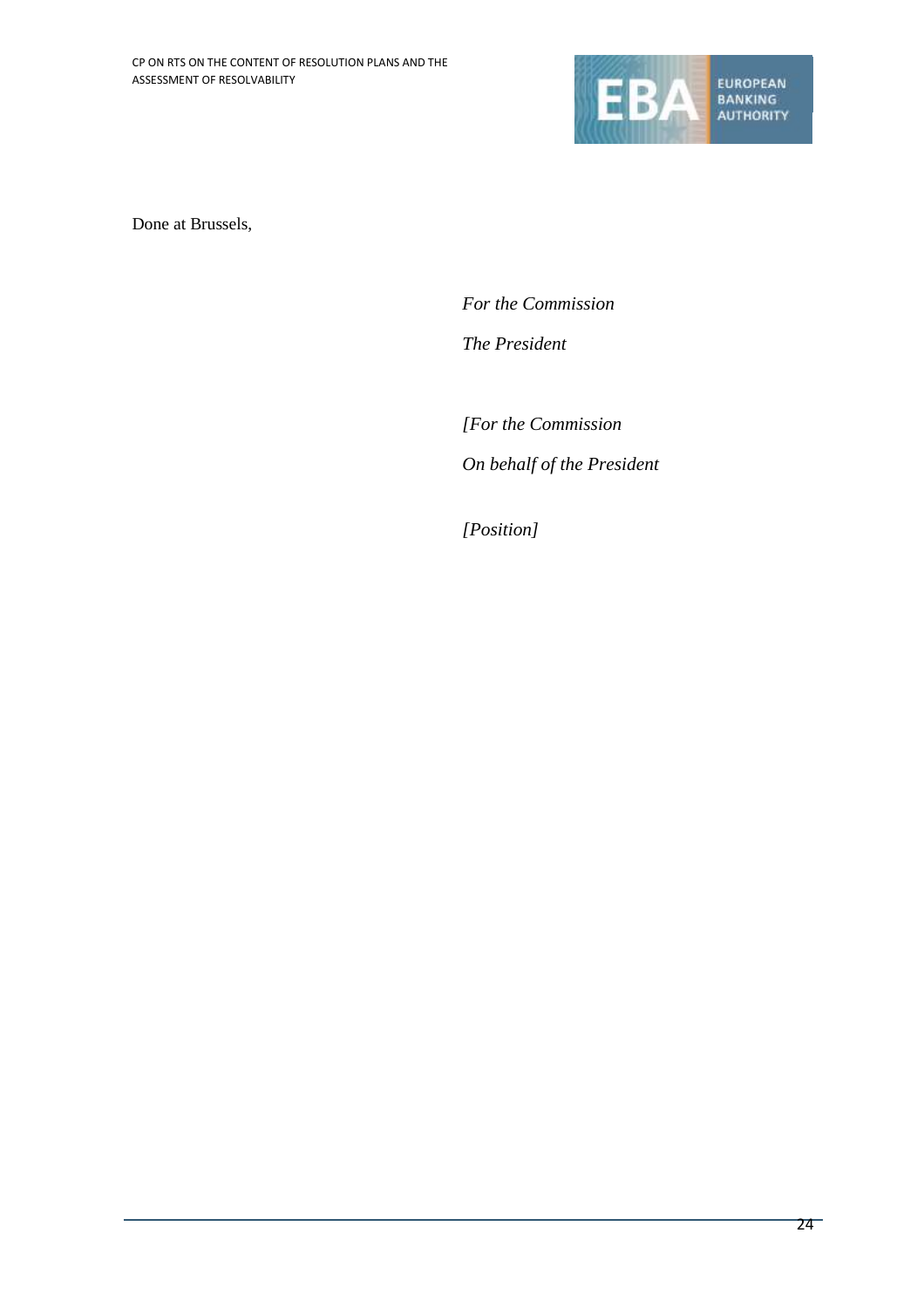

## 5. Accompanying documents

## 5.1 Draft Cost- Benefit Analysis / Impact Assessment

## **5.1.1 Introduction**

Article 10-12 of the BRRD requires the EBA to develop draft Regulatory Technical Standards (RTS) that specify the content of the resolution plans and Article 15 of the BRRD requires the EBA to develop RTS that specify matters and criteria for the assessment of resolvability of institutions or groups.

As per Article 10(1) of the EBA regulation (Regulation (EU) No 1093/2010 of the European Parliament and of the Council), any draft regulatory technical standards developed by the EBA when submitted to the EU Commission for adoption - shall be accompanied by an Impact Assessment (IA) annex which analyses 'the potential related costs and benefits'. Such annex shall provide the reader with an overview of the findings as regards the problem identification, the options identified to remove the problem and their potential impacts.

This annex presents the impact assessment with cost-benefit analysis of the provisions included in the RTS described in the present Consultation Paper. Given the nature of the study, the IA is high level and mostly qualitative.

## **5.1.2 Problem definition**

Resolution authorities are required to produce plans for resolving credit institutions and investment firms on information provided by these institutions and firms. The core problem that the RTS aim to address is asymmetric information between authorities (both national competent authorities (NCAs) and resolution authorities) in different EU Member States (MS) and the moral hazard associated with the prospect of future bail-outs for systemically important financial institutions. The lack of common standards for the preparation of resolution plans and the assessment of resolvability reduces the capacity of national competent authorities and resolution authorities to react in a timely manner when confronted with resolution. This is true particularly in the EU banking framework with large cross-border elements. High level of coordination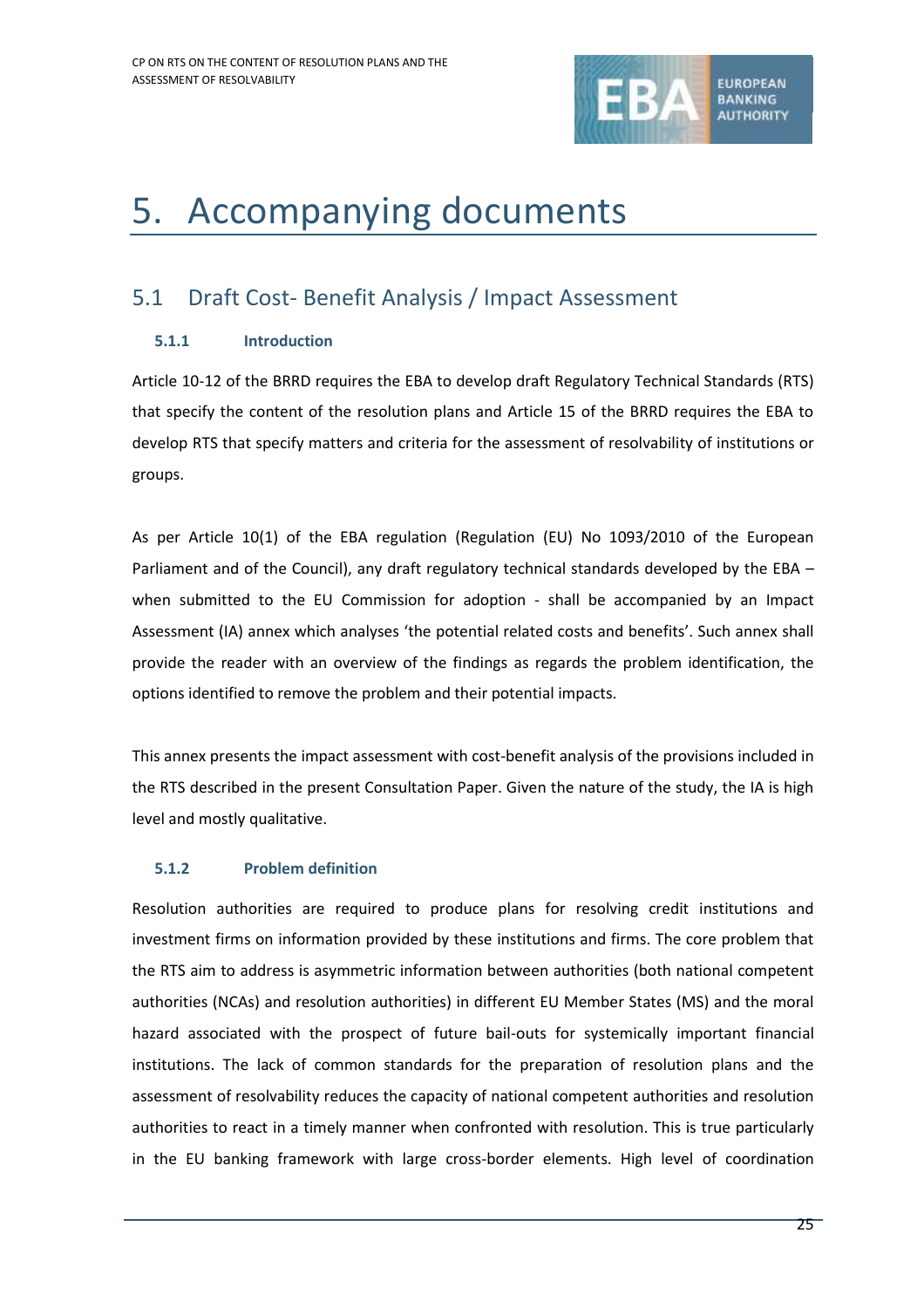

between authorities and among jurisdictions is crucial for effective and efficient regulatory intervention. A common set of information is a first step to devise a coordinated strategy.

A divergence of practices at the EU level could create uncertainty about the capacity of resolution authorities to detect barriers and define actions to remove impediments to the resolution of institutions under their own or joint responsibilities. Differences in implementation may also result in an uneven level playing field. Precisely, similar institutions could be assessed differently and thus required to carry out different actions with different associated costs. In particular, institutions located in different jurisdictions that may generate similar externalities in case of a disorderly failure can be subject to different requirements if the information that is available to the relevant authorities is not consistent among jurisdictions. The lack of harmonised rules may also give rise to difficulties in addressing resolution in cross border groups as no common terminology and criteria are in place.

## **5.1.3 Objectives**

The current RTS aim to promote among national authorities the use of similar criteria and methods to assess the resolvability of institutions and of a similar content for the resolution plan. It will also help institutions and groups identify and prepare the evidence for such an assessment in a timely manner. In the case of cross border groups, the harmonisation of practices will facilitate the assessment by the resolution colleges.

## **5.1.4 Baseline scenario**

The IA aims to capture the incremental change from the baseline, i.e. from the current situation to the situation that will arise if the proposal is implemented. Currently, EU MS do not have in place banking sector specific resolution mechanism that requires the development of resolution plans and the assessment of resolvability. The exceptions are Denmark, Germany, Sweden and the UK. European Commission's (EC) IA for the BRRD<sup>5</sup> states that only these Member States operate special resolution systems.

1

<sup>5</sup> SWD(2012) 166 final (6.6.2012)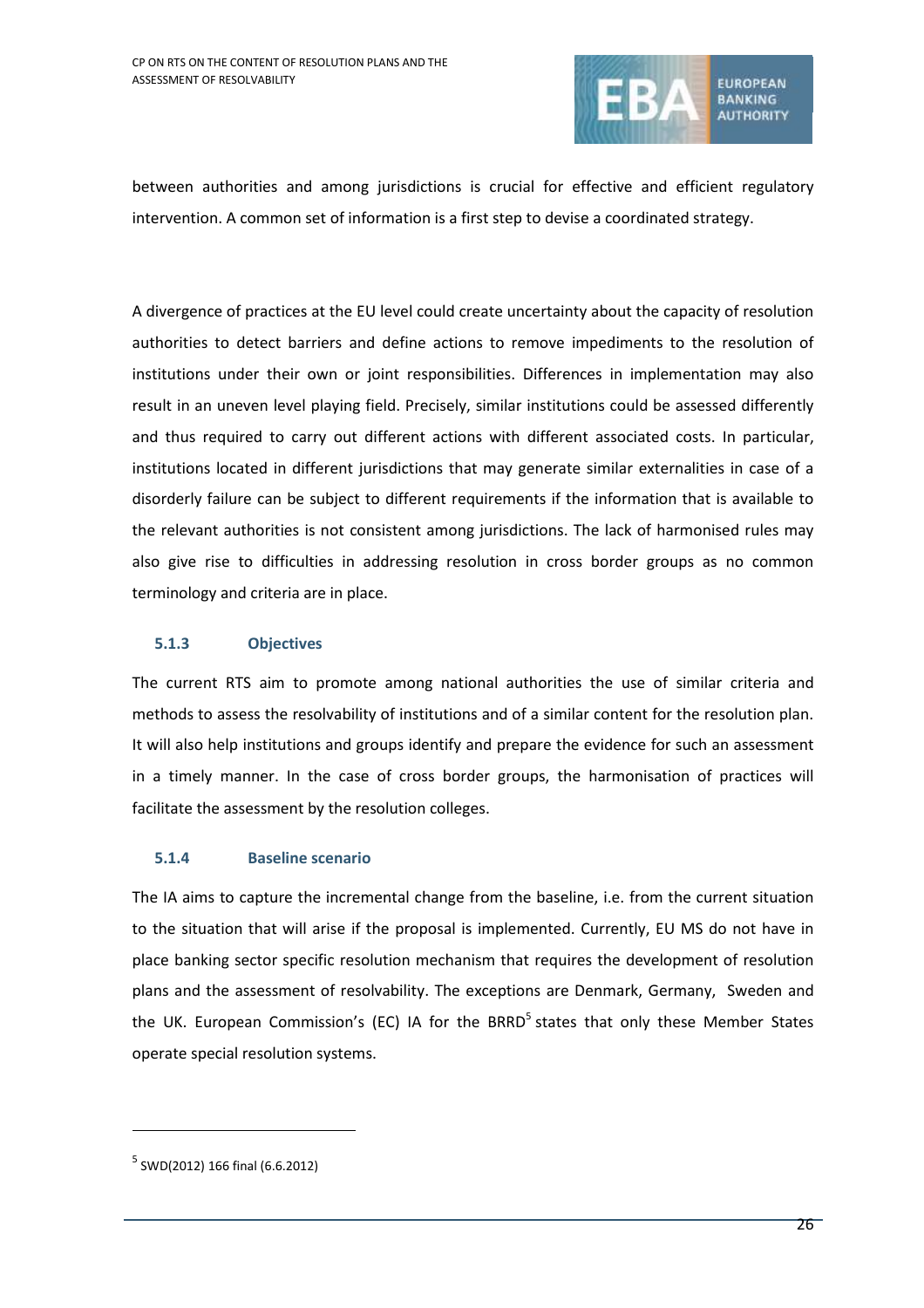

The baseline scenario for the IA will be different for the EU MS depending on whether a jurisdiction has regulation requiring resolution plans and resolvability assessment or has not developed any such requirements. For the first group of countries the baseline is defined by the existence of these plans. The impact will depend on the incremental requirements implied by the RTS, including:

- **EXECT** institutional coverage for which a resolution plan needs to be drawn,
- content of such resolution plan, and
- process and criteria for the assessment of resolvability.

If the content of the RTS does not imply any change on a particular jurisdiction then the impact of the policy intervention on that particular jurisdiction is expected to be zero.

The focus of the IA will therefore be those jurisdictions that have not started the development of such plans. As far as possible, the impact on both the resolution authorities and financial institutions will be assessed.

The scope of the RTS and guidance is on the contents of resolution plans, and criteria and procedure for the assessment of resolvability. Therefore, the analysis below discusses the impact associated with the production of resolution plans and assessment framework. It does not cover any changes in business operations, business structure or any other effects derived from the conclusions of plans, i.e. plans may require taking action to improve a firm's resolvability or the likely increase in the cost of funding to firms as a result of the changed market expectations of future taxpayer support. Such indirect costs had already been considered under BRRD. Moreover, it will be difficult to disentangle the contribution to costs and benefits of resolution planning from those stemming from other legislative initiatives such as the proposal on structural reform of EU banks, the revision of the large exposures regime or the new liquidity requirements that may impact the resolvability of a firm.

### **5.1.5 Assessment of the technical options**

Resolution plans aim at a rapid, efficient and effective execution of potential measures that can substantially decrease the social cost of bank failure. If resolution authorities are fully aware of the options they have to resolve a failing bank or group, the likelihood of a successful resolution is substantially higher. Resolution plans are regarded as contingency plans devised to mitigate potential impacts of exceptional risk of disorderly failures.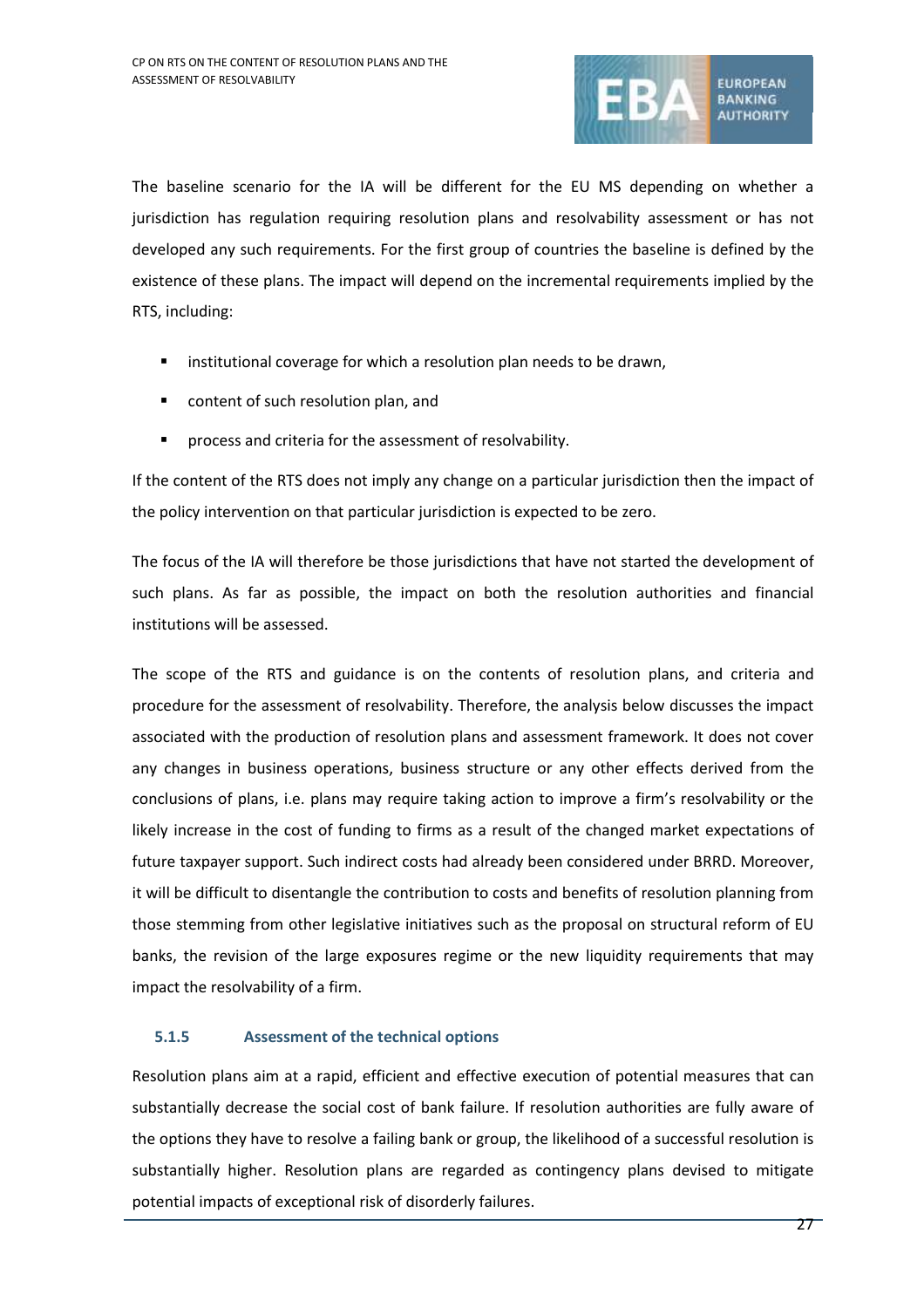

The current section analyses major technical options that are considered under the RTS.

### **5.1.6 Options related to the content of resolution plans**

Different options were considered as far as the contents of the resolution plan:

### a. Level of detail in the definition of content of resolution plans.

**Option 1**: detailed approach.

## **Option 2**: categorised approach.

A detailed approach (Option 1) would aim at making all the provisions contained in resolution plans identical or very similar. It would facilitate the production and the comparison of the plans across Member States.. However, financial institutions and their complex structure vary. A set of elements may be relevant for one institution but not for another, so the homogeneity in the presentation of the plan is not necessarily an asset.

In fact, Financial Stability Board (FSB) guidance on the contents of operational resolution plans focuses primarily on resolution strategies for global systemically important financial institutions (G-SIIs), while the scope of the current RTS is broader, so that there is a need to account for the heterogeneity of the institutions within and across Member States. The resolution plan that the current RTS propose include provisions related to the resolution strategy, the information, operational and financial arrangements, and the communication with critical stakeholders groups. These are the aspects that are also covered in the FBS guidance document. In addition to these elements, the current RTS also cover a quantified assessment of any changes to minimum requirements for eligible liabilities required to address resolvability and the views expressed by the firm. The additional items are believed to increase the credibility of the resolution plan. The terms of the discussion with the institution whose resolution plan has been defined reinforces the authorities' commitment and provide a better understanding of the issues that may arise in resolution from the way a firm organises its operations.

The need to harmonise the contents of resolution plans so as to ensure a consistent and effective approach to resolvability in EU MS needs to be aligned with Article 4 of the BRRD. Article 4 of the BRRD states the possibility of simplified obligations for certain institutions, in particular, as regards the contents and detail of recovery and resolution plans. A categorisation of the content of the plan (Option 2) has the advantage that it can accommodate any needs arising from the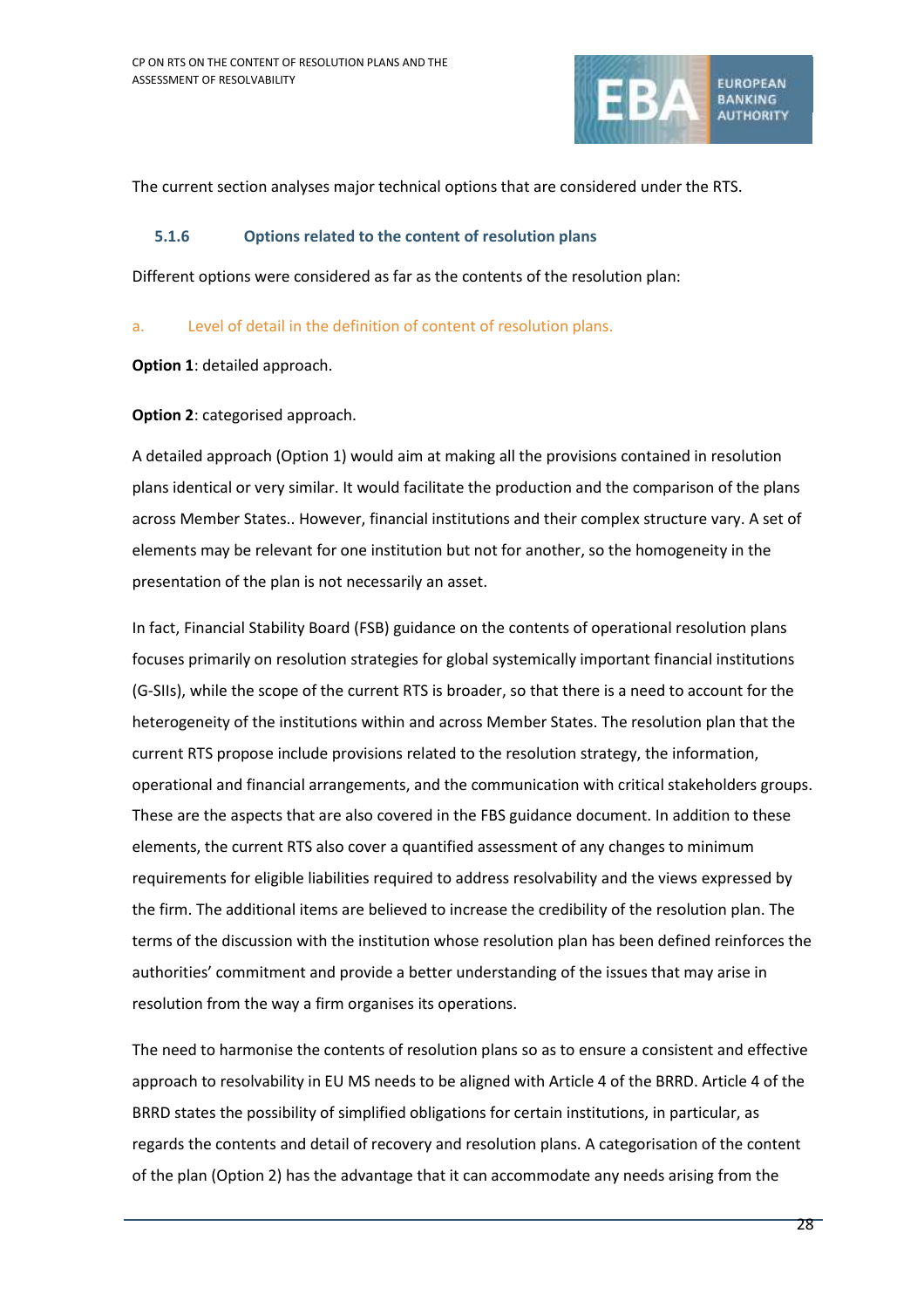

different characteristics of financial sectors and institutions in EU MS, ensuring that the principle of proportionality is respected. Specifically, it allows for the demand on resources for the production of such plan to be proportionate to the size, complexity and systemic nature of financial firms. Such flexibility has the drawback that institutions in different jurisdictions may have to provide different detailed specific information to facilitate resolution planning. Moreover, it does not provide any guidance to institutions as regards the specific format and information that they will be required to provide to national resolution authorities, thus slowing down the production of such plans.

The proportionality principle has supported the choice of a categorised approach (Option 2) as it can accommodate the different needs arising from different firm complexities and structures, while providing a common background.

## **5.1.7 Options related to the matters and criteria for the assessment of resolvability of institutions or groups**

Several options have been considered in relation to the assessment of resolvability.

## a. Content of assessment of resolvability

**Option 1**: exclusively develop the matters specified in Annex C of BRRD.

**Option 2**: categorisation of matters specified in Annex C of BBRD in relation to feasibility and credibility.

The first question in relation to the criteria to assess resolvability has been whether to limit the contents of the assessment to developing in detail the matters specified in Section C of the Annex (Option 1). A detailed specification would not necessarily ensure homogeneity in the content of the assessment as for that to happen, all contingencies would need to be covered. The progress made in the FSB in defining some of the relevant areas has suggested the need to expand beyond this initial setting. A categorisation (Option 2) in terms of the impediments to structure and operations, financial resources, information, cross-border issues and legal issues should provide a solid basis on which to build the assessment and should enable the assessment of impediments to resolution in a more consistent way, thus easing their removal. As a result, option 2 is the preferred option.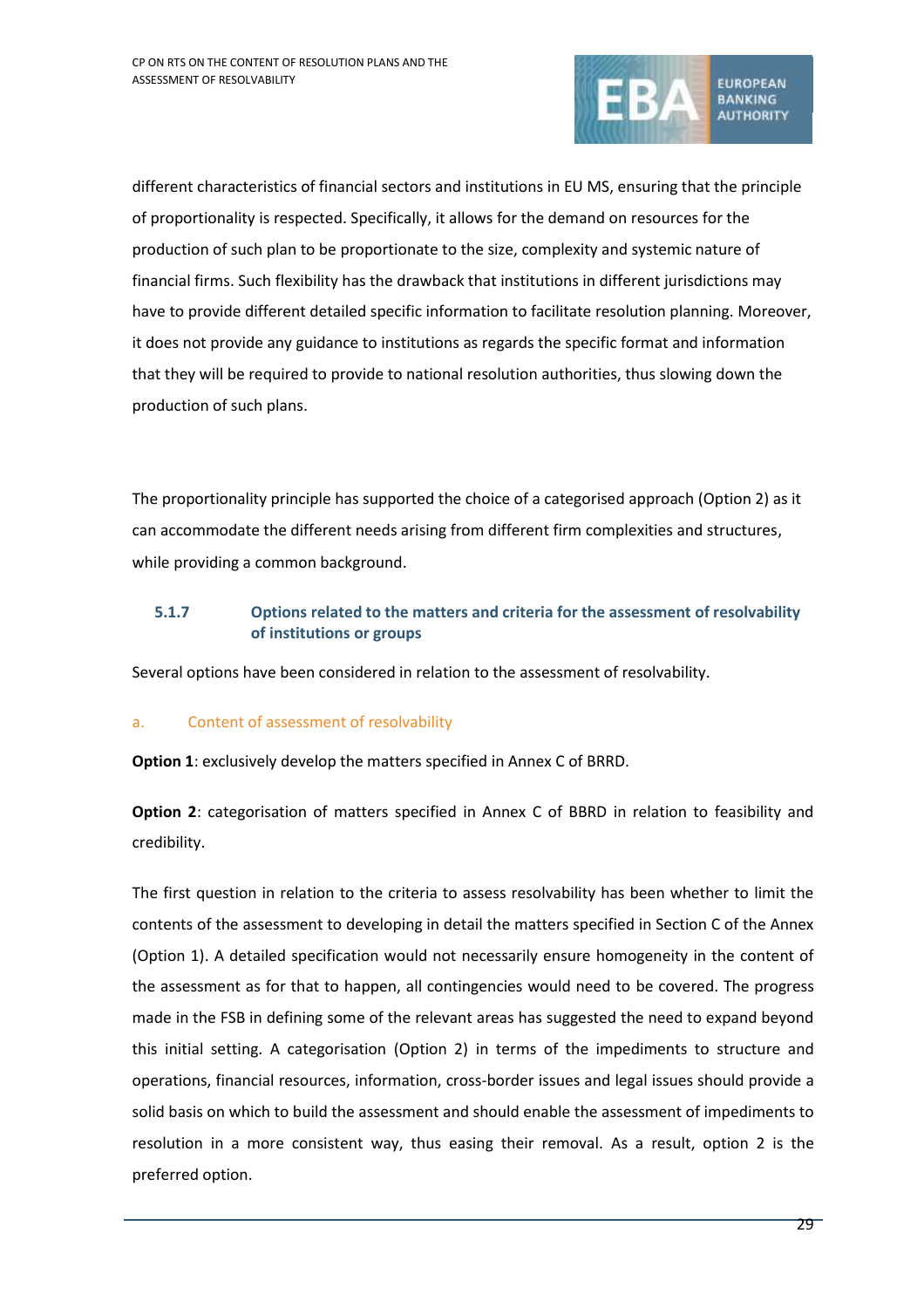

#### b. Process of assessment of resolvability

**Option 1: No process is suggested.** 

**Option 2:** Guidance on process is proposed.

The option of doing nothing as regards the process to carry out the resolution plan was considered (Option 1).The BRRD does not specify a process that needs to be followed when assessing resolvability. However, it establishes that resolution should be carried out only when winding down of an institution or group under normal insolvency proceedings would not be in the public interest. Level 1 text seems to be setting a certain order in which the resolvability assessment needs to be carried out. Without being prescriptive, proposing a sequence for the resolvability assessment can provide a first step of a common framework through which the assessment process is taken place. In particular, guidance formulated within the current RTS (Option 2) proposes that the stages include:

- assessing the feasibility and credibility of liquidation,
- the selection of the preferred resolution strategy and variants,
- the assessment of the feasibility of the assessment, and
- the assessment of the credibility of the selected strategy.

The choice of guidance should assist authorities in the process and would result in a more homogeneous approach as following alternative steps could lead to different assessments. It also contributes to minimising costs as the defined steps imply that complementary information and the associated analysis is only requested if needed, reinforcing proportionality. Therefore, Option 2 is the preferred option.

### c. Assessment of resolvability depending on number of points of entry:

**Option 1**: different criteria and different elements to be considered depending on whether an SPE or a MPE approach has been chosen.

**Option 2**: identical approach independently on whether an SPE or a MPE strategy has been followed.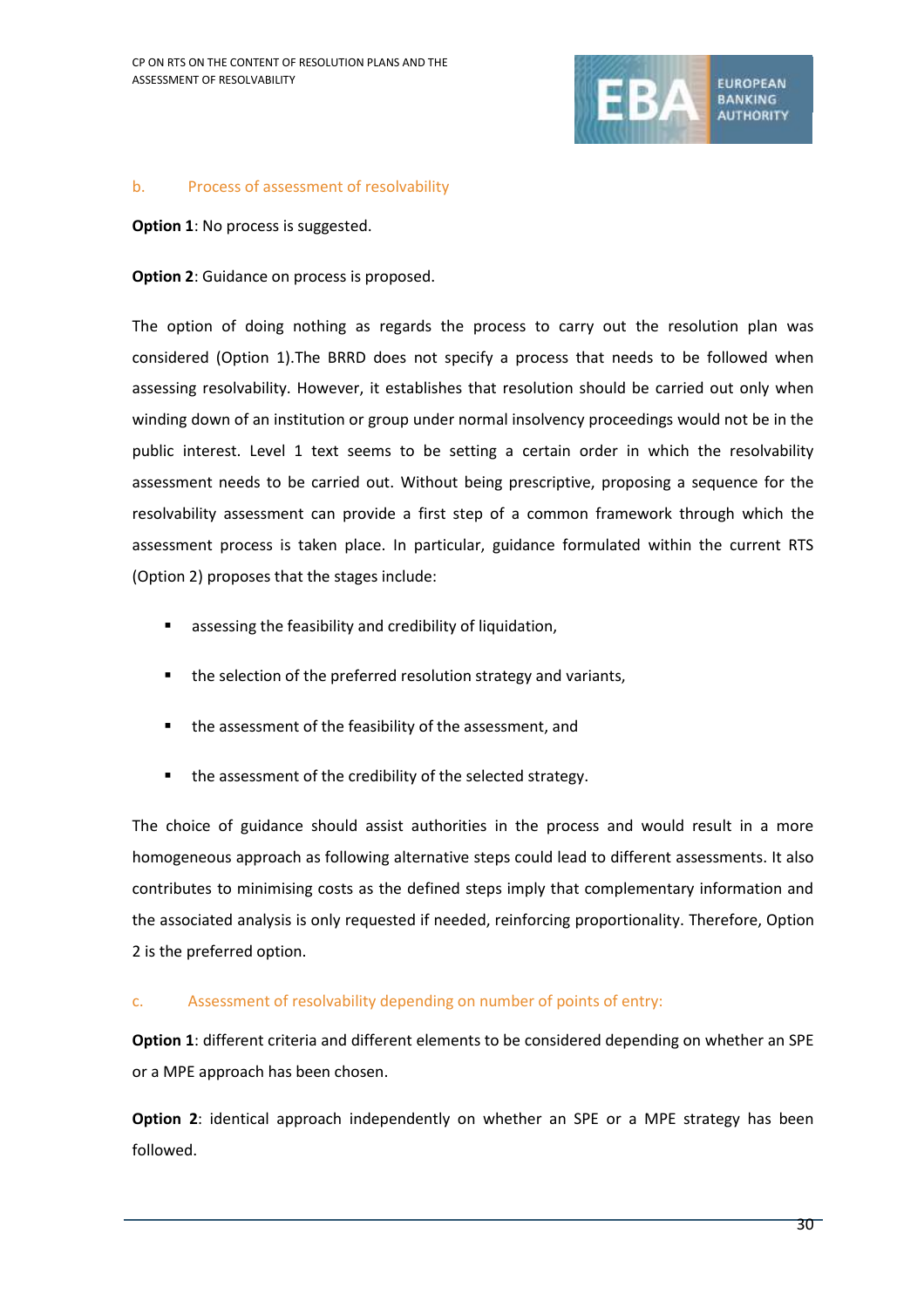

The Directive does not explicitly recognise in the assessment of resolvability the need to distinguish between 'single-point-of-entry' (SPE) or 'top down' resolution, whereby resolution actions (including bail-in) are triggered by home resolution authorities and "multiple-point-ofentry" (MPE) resolution, whereby resolution action can also be triggered by one or more host regulators. The FSB guidance (July 2013) favours such distinction in the assessment as regards the appropriateness of the resolution strategy. So, following this guidance, Option 1 proposes that different criteria and different elements be considered depending on whether an SPE or a MPE approach has been chosen. However, the possibility that a combination of both strategies might be needed to accommodate the structure of a firm could make such distinction not extremely likely to effectively being implemented.

The current RTS do not propose strategy specific (whether an SPE or a MPE) matters and criteria for the assessment of the feasibility and credibility of the resolution strategy (Option 2), but it proposes assessing the appropriateness of these strategies. The logic behind this approach is the following: the final objective of the assessment is to ensure that the firms are effectively resolvable but the nature of the problems that might need to be addressed to establish an effective framework for resolvability may be diverse across institutions and jurisdictions. Similar requirements could then result under both strategies which in this case is not desirable. Therefore, Option 2 seems more appropriate.

### d. Fall-back resolution options in the resolvability assessment

**Option 1**: Carry out the assessment only for the preferred strategy and variants.

**Option 2:** Carry out the assessment including fall-back options.

The resolution plan should take into consideration the fact that the event of failure may be idiosyncratic or may occur at a time of broader financial instability or system wide events. The resolvability assessment could address all these possibilities (Option 2), setting a fall-back option or could only refer to a preferred strategy, with the possibility to introduce variants of that strategy to address circumstances in which it is not feasible (Option 1).

The resolution tools that the resolutions authorities will use depend on the specific circumstances at the time of resolution. Therefore, it is not possible to determine the exact tools at disposal. An appropriate plan would however ensure that the objectives of protecting critical functions, government funds and systemic stability are met.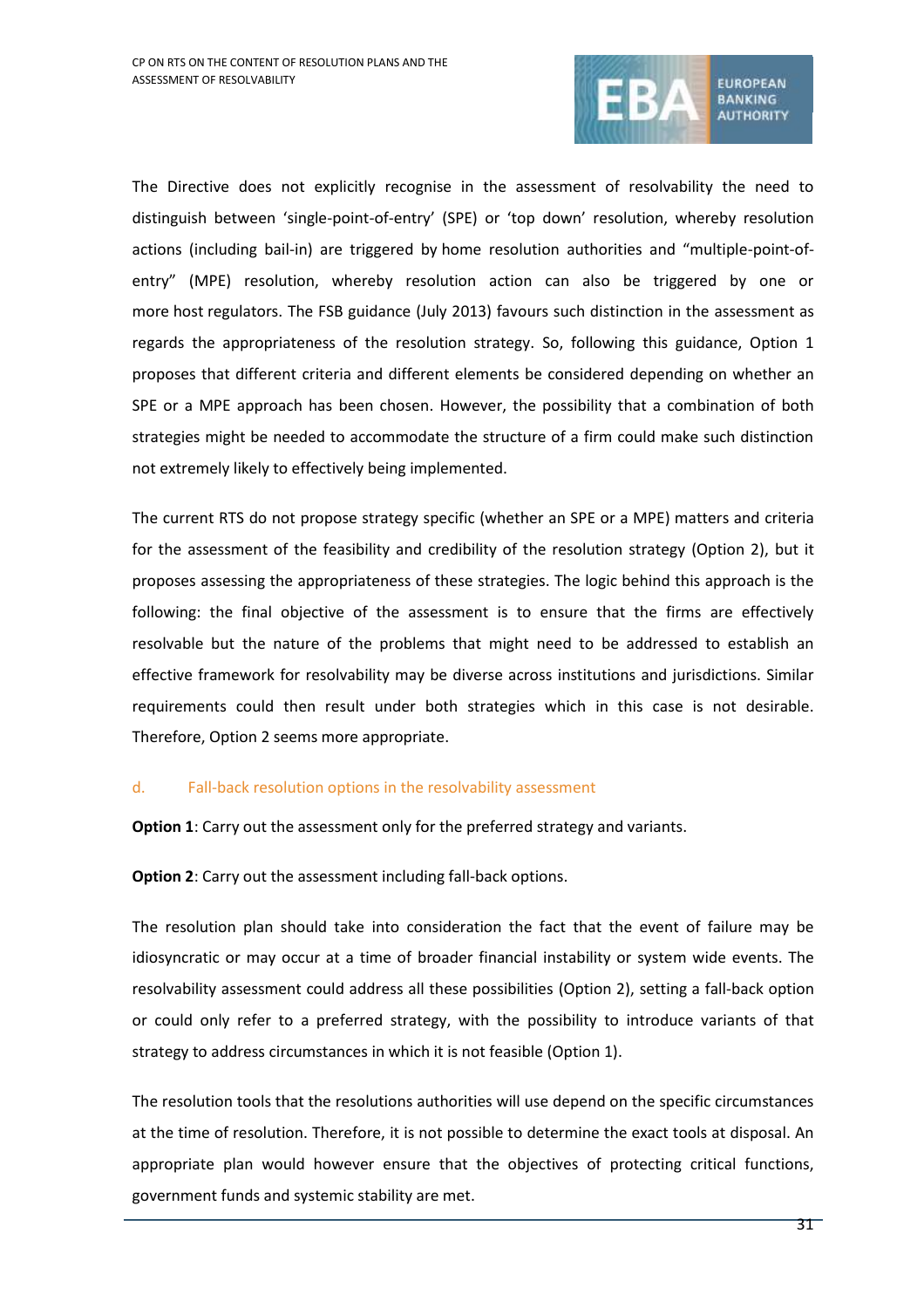

A fall-back option plan has the advantage of addressing resolution in relation to other possible scenarios that may arise. A drawback of the fall-back option is that it will never be able to cover all potential scenarios. Therefore, the fall-back plan may be very costly (and even more than the benefits) for the policy makers in terms of reduced credibility. Moreover, the availability of alternatives may lead confusion in the policy choice hence action may not be taken in a timely manner. A preferred strategy has the advantage of being consistent with the resolvability assessment which is carried out under such an approach. The preferred strategy is also aligned with the approach suggested by the FSB for resolution planning for global systemically important financial institutions. FSB argues that "experience has indicated that resolvability could only coherently be assessed on the basis of a clearly identified resolution strategy". Its main drawback is that there may be cases where the strategy cannot be effectively applied due to deteriorating macroeconomic and financial conditions in the economy. The RTS includes an assessment option that is focussed on a preferred strategy, with the possibility to introduce variants of that strategy to address circumstances in which it is not feasible. As a result, Option 1 is selected as the preferred option.

## **5.1.8 Costs and benefits of chosen options**

Extended resolution plans will need to be drawn up for all institutions or groups which are not feasibly and credibly resolvable through liquidation in accordance with normal insolvency procedures. Those that can be liquidated will have a resolution plan limited to the assessment of resolvability and in accordance with proportionality. Defining, analysing and maintaining resolvability plans would entail costs for both national authorities and institutions.

#### *Costs*

1

There are currently over 6000 credit institutions and over 3000 investment firms and about 600 foreign (EEA and non-EEA) branches operating in the  $EU^6$ . Before the introduction of the BRRD, only a few Member States (DE, DK, SE, and UK)<sup>7</sup> operated special bank resolution systems. It is reasonable to expect that the impact of the current regulation in terms of costs will be higher for the institutions and firms that are not covered by these resolution systems. When the entities in

<sup>6</sup> EBA, Aggregate Statistical Data: Data on national banking sector (2012).

<sup>7</sup> BRRD IA, SWD(2012) 166 final (06.06.2012)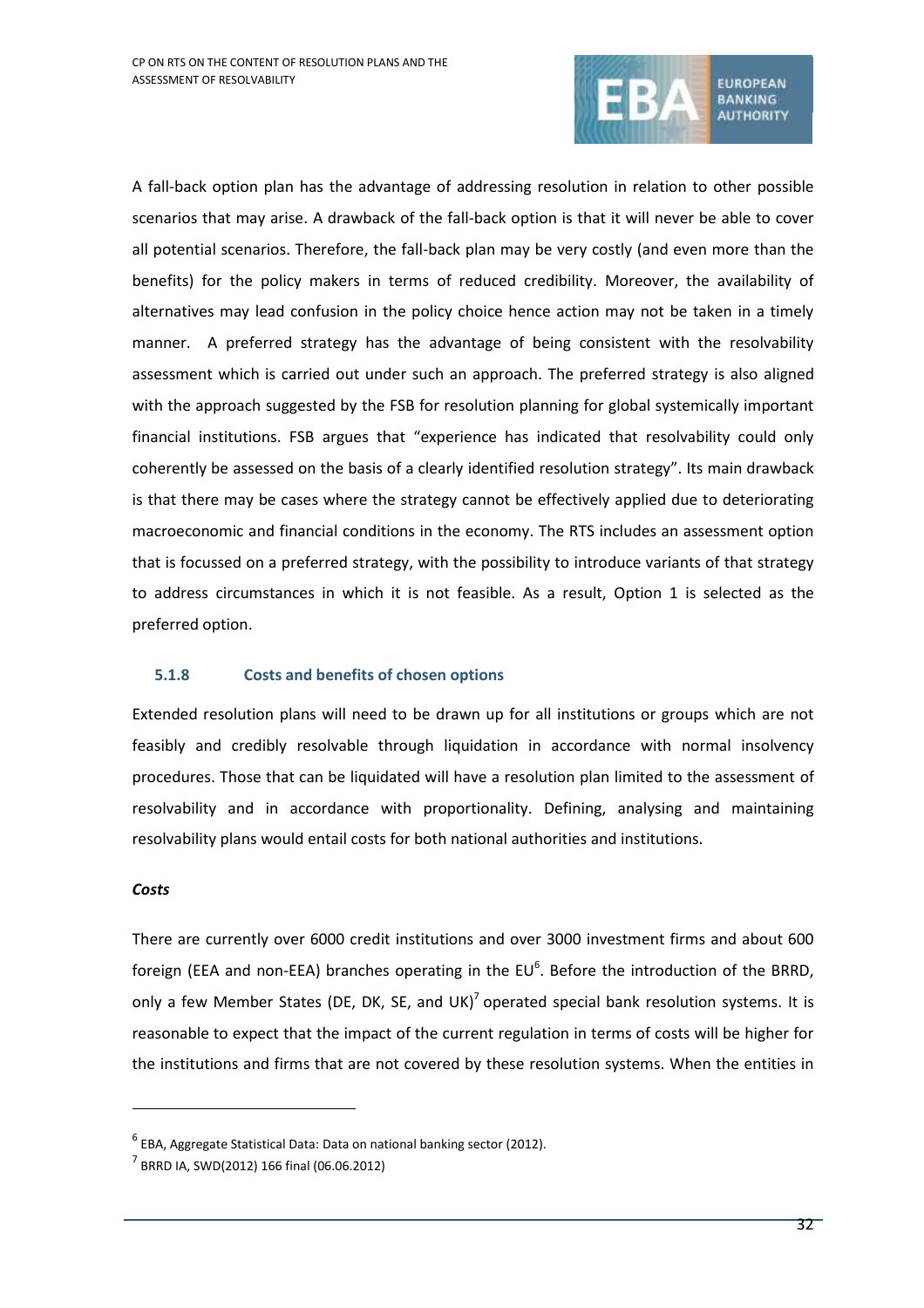

these Member States are excluded then there are approximately 4000 credit institutions, 1000 investment firms and 500 (EEA and non-EEA) branches operating in the EU that do not have in place a resolution framework that includes a resolution plan and assessment criteria for resolvability.

In addition, the application of proportionality as defined in Article 4 of BRRD could substantially reduce these figures. It is reasonable to assume that at least all other systemically important domestic financial institutions (O-SIIs) will be subject to the regulation on resolution plan in accordance with the current RTS which will involve the description of a resolution strategy that is other than liquidation. It is assumed that at least 10% of these institutions, i.e. 420 credit institutions and 110 investment firms will be subject to the full development of a resolution plan and thus to the costs arising from the production of such plan.

These RTS will generate direct costs among national competent authorities and/or resolution authorities that would have conducted less extensive or different assessments than those proposed by the RTS. These costs for the competent authorities will be mainly driven by the need to train existing staff or hire additional staff members that would need to carry out required assessments and to change some of their IT or system framework.

According to the data published for Recovery and Resolution Plans in Germany<sup>8</sup>, the cost of developing a resolution plan for the resolution authority or other relevant authority in charge of resolution planning is estimated to be over €34,000 per firm. The same source also estimates the per-firm-cost for the authorities associated with the ex-ante resolvability assessment and annual ex-post resolvability assessment as €3,500 and €11,000 respectively. Also, the average cost associated with the colleges' activities for an institution is about €6,500.

Compliance costs of contributing to the production of resolution plan once a year will be incurred by banking groups. Institutions may incur further compliance costs if they have to commit additional resources to facilitate the analysis of the authority and reduce the probability of being assessed as non-resolvable. These costs for the institutions that are subject to resolution planning will be mainly driven by the need to provide data and information on a timely manner, to train

1

<sup>&</sup>lt;sup>8</sup> Gesetzentwurf der Bundesregierung. "Entwurf eines Gesetzes zur Abschirmung von Risiken und zur Planung der Sanierung und Abwicklung von Kreditinstituten und Finanzgruppen" Drucksache 17/12601. 04. 03. 2013.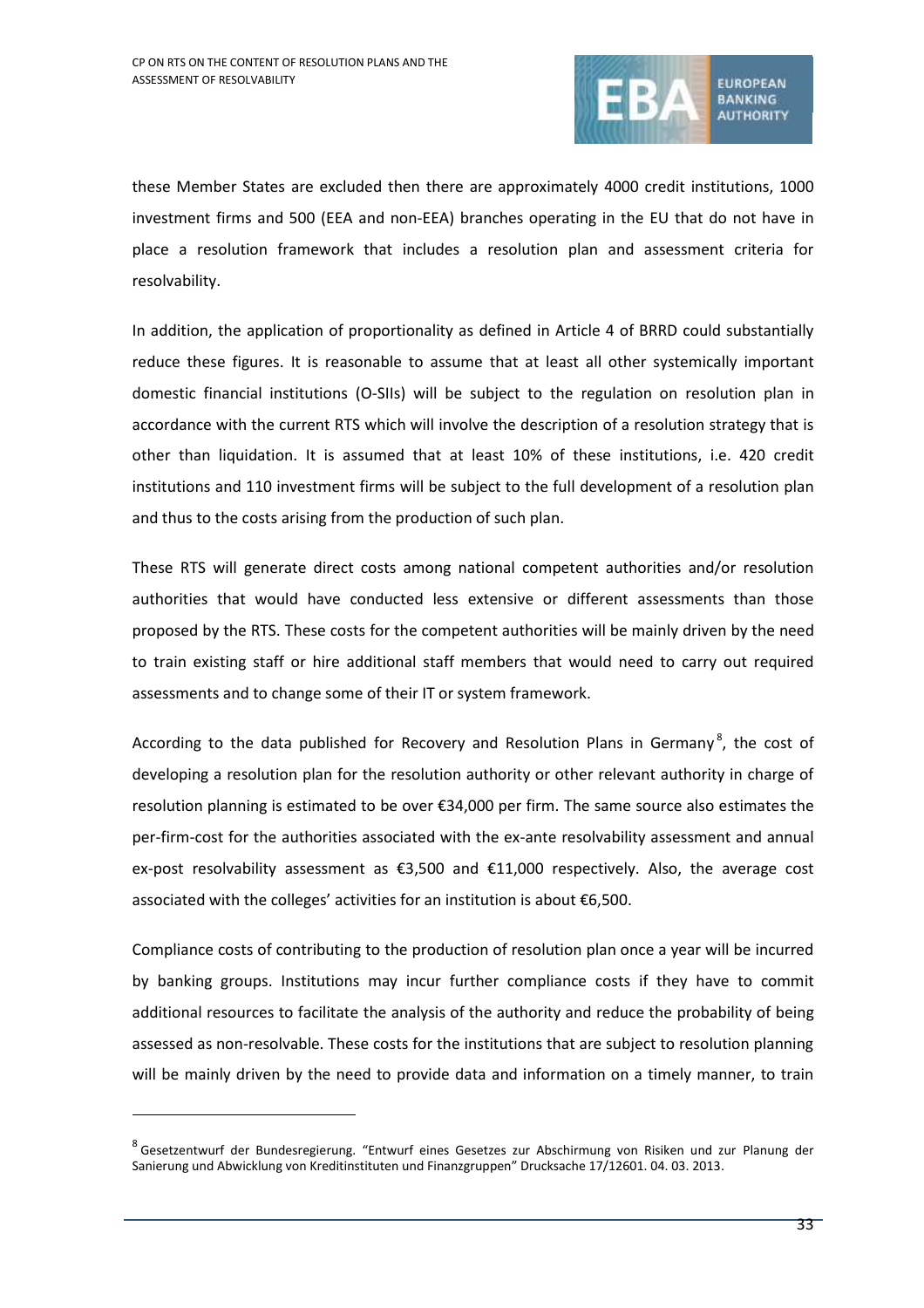

existing staff or hire additional staff members that would need to provide the additional information required. Additionally, the resulting measures to remove barriers to resolvability will certainly imply additional costs.

The analysis team uses the data from the UK FSA consultation paper<sup>9</sup> to estimate cost figures for the EU Member States with some insights from the statistics in German industry<sup>10</sup>. The approach has some caveats but relies on most recent available data. The analysis is based on an application of the UK cost figures for other EU Member States. The UK figures present aggregate cost for recovery and resolution therefore statistics from German documentation which provide disaggregate data are used to isolate the figures for resolution plan. The estimated ongoing cost range per annum of producing a resolution plan for the EU is between  $\epsilon$ 50 million and  $\epsilon$ 114 million for the institutions[. Table 1](#page-34-0) presents the findings.

1

 $^{9}$  FSA, Consultation Paper 11/16. August 2011 "Recovery and Resolution plans".

<sup>10</sup> Gesetzentwurf der Bundesregierung. "Entwurf eines Gesetzes zur Abschirmung von Risiken und zur Planung der Sanierung und Abwicklung von Kreditinstituten und Finanzgruppen" Drucksache 17/12601. 04.03.2013.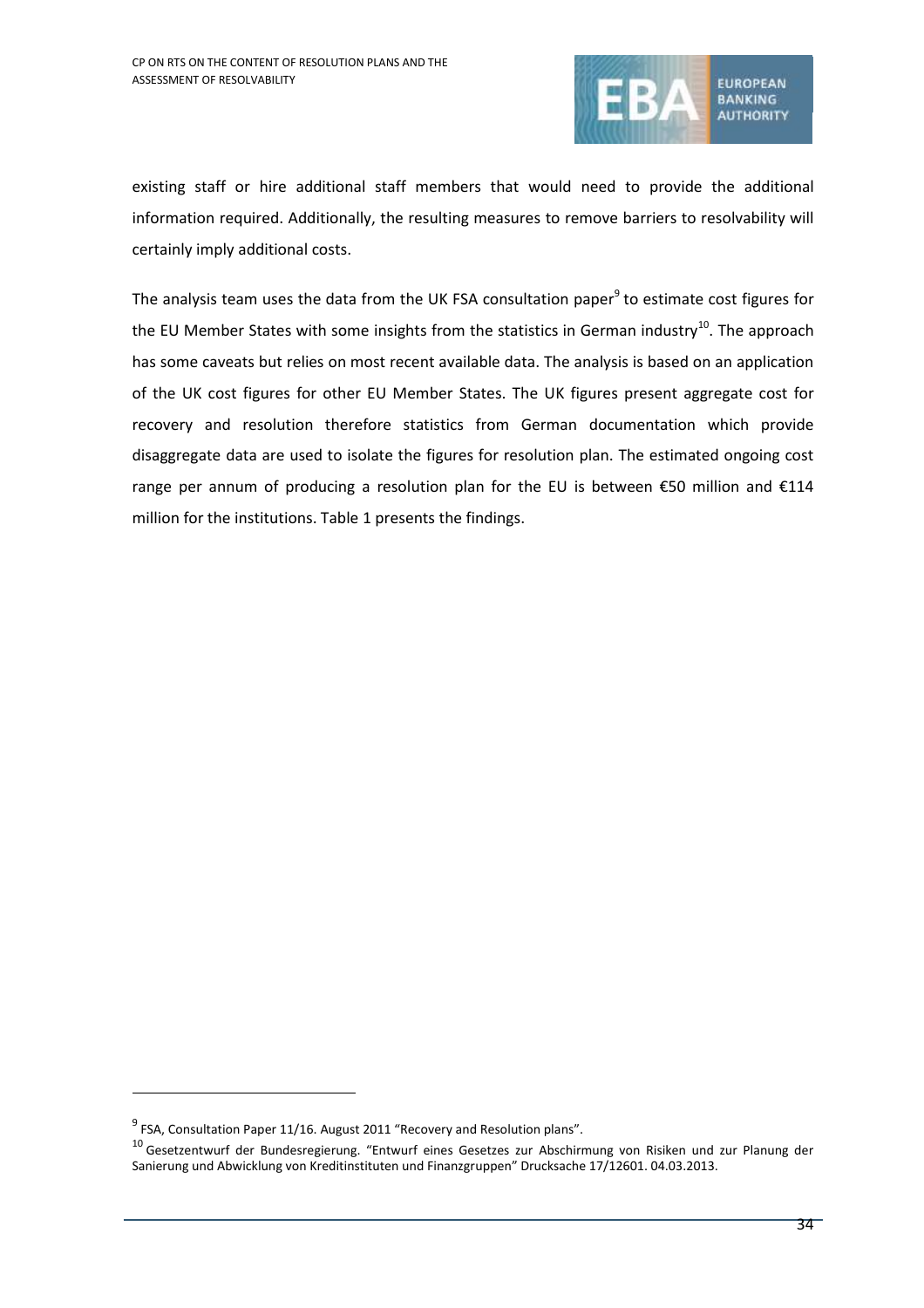



## Table 1 Estimated ongoing annual cost for developing a resolution plans for the institutions in EU Member States\*

| <b>MS</b>    | <b>Total assets</b> | <b>Total assets of</b><br>large<br>institutions | <b>Asset share</b><br>of large<br>institutions | <b>Total assets of</b><br>medium-size<br>institutions | <b>Asset share</b><br>of medium-<br>size<br>institutions | <b>Total assets of</b><br>small<br>institutions | <b>Asset share</b><br>of small<br>institutions | Cost range for<br>developing a resolution<br>plan - total institutions |                |              | <b>Cost range for</b><br>resolution plan -<br>large institutions | <b>Cost range for</b> |              | <b>Cost range for</b><br>resolution plan -<br>small institution |                |
|--------------|---------------------|-------------------------------------------------|------------------------------------------------|-------------------------------------------------------|----------------------------------------------------------|-------------------------------------------------|------------------------------------------------|------------------------------------------------------------------------|----------------|--------------|------------------------------------------------------------------|-----------------------|--------------|-----------------------------------------------------------------|----------------|
| [A]          | [B]                 | [C]                                             | [D]                                            | [E]                                                   | [F]                                                      | [G]                                             | [H]                                            | ТH                                                                     |                | $[1]$        |                                                                  |                       | [K]          | ΙIJ                                                             |                |
| AT           | 847,589,865         |                                                 |                                                | 722,603,000                                           | 85%                                                      | 124,986,865                                     | 15%                                            | 2,717<br>1,205                                                         |                |              |                                                                  | 1,027                 | 2,316        | 178                                                             | 401            |
| BE           | 520,302,800         | 224,824,163                                     | 43%                                            | 293,268,264                                           | 56%                                                      | 2,210,373                                       | 0%                                             | 740                                                                    | 1,668          | 320          | 721                                                              | 417                   | 940          | 3                                                               | $\overline{7}$ |
| <b>BG</b>    | 11,127,105          |                                                 |                                                |                                                       |                                                          | 11,127,105                                      | 100%                                           | 16                                                                     | 36             |              |                                                                  |                       |              | 16                                                              | 36             |
| <b>CY</b>    | 75,064,383          |                                                 |                                                | 73,267,361                                            | 98%                                                      | 1,797,022                                       | 2%                                             | 107                                                                    | 241            |              |                                                                  | 104                   | 235          | $\overline{3}$                                                  | 6              |
| <b>CZ</b>    | 13,028,832          |                                                 |                                                | 10,829,868                                            | 83%                                                      | 2,198,964                                       | 17%                                            | 19                                                                     | 42             |              |                                                                  | 15                    | 35           | $\overline{3}$                                                  | $\overline{7}$ |
| DK           | 806,734,468         | 662,137,382                                     | 82%                                            | 117,046,702                                           | 15%                                                      | 27,550,384                                      | 3%                                             | 1,147                                                                  | 2,586          | 941          | 2,122                                                            | 166                   | 375          | 39                                                              | 88             |
| EE           | 742,004             |                                                 |                                                |                                                       |                                                          | 742,004                                         | 100%                                           | $\mathbf{1}$                                                           | $\overline{2}$ |              |                                                                  |                       |              | $\mathbf{1}$                                                    | $\overline{2}$ |
| -FI          | 148,519,348         |                                                 |                                                | 133,114,285                                           | 90%                                                      | 15,405,063                                      | 10%                                            | 211                                                                    | 476            |              |                                                                  | 189                   | 427          | 22                                                              | 49             |
| <b>FR</b>    | 6,583,470,345       | 6,313,586,933                                   | 96%                                            | 268,440,760                                           | 4%                                                       | 1,442,652                                       | 0%                                             | 9,361                                                                  | 21,100         | 8,977        | 20,235                                                           | 382                   | 860          | $\overline{2}$                                                  | $\overline{5}$ |
| DE           | 7,257,126,818       | 4,103,443,106                                   | 57%                                            | 2,394,760,315                                         | 33%                                                      | 758,923,397                                     | 10%                                            | 10,319                                                                 | 23,259         | 5,835        | 13,152                                                           | 3,405                 | 7.675        | 1,079                                                           | 2,432          |
| EL.          | 346,003,175         |                                                 |                                                | 343,819,191                                           | 99%                                                      | 2,183,984                                       | 1%                                             | 492                                                                    | 1,109          |              |                                                                  | 489                   | 1,102        | $\overline{3}$                                                  | $\overline{7}$ |
| HU           | 44,955,564          |                                                 |                                                | 36,649,394                                            | 82%                                                      | 8,306,170                                       | 18%                                            | 64                                                                     | 144            |              |                                                                  | 52                    | 117          | 12                                                              | 27             |
| IE           | 351,617,924         | $\Omega$                                        | 0%                                             | 351,617,924                                           | 100%                                                     | $\Omega$                                        | 0%                                             | 500                                                                    | 1,127          | $\Omega$     | $\Omega$                                                         | 500                   | 1,127        | $\Omega$                                                        | $\Omega$       |
| $\mathsf{I}$ | 2,602,741,896       | 1,750,459,712                                   | 67%                                            | 834,803,378                                           | 32%                                                      | 17,478,806                                      | 1%                                             | 3,701                                                                  | 8,342          | 2,489        | 5,610                                                            | 1.187                 | 2,676        | 25                                                              | 56             |
| <b>LV</b>    | 10,714,603          |                                                 |                                                | 7,631,730                                             | 71%                                                      | 3,082,873                                       | 29%                                            | 15                                                                     | 34             |              |                                                                  | 11                    | 24           | $\overline{a}$                                                  | 10             |
| <b>LI</b>    | 1,214,208           |                                                 |                                                |                                                       |                                                          | 1,214,208                                       | 100%                                           | $\overline{2}$                                                         | $\overline{4}$ |              |                                                                  |                       |              | $\overline{2}$                                                  | $\overline{4}$ |
| LU           | 90,445,068          |                                                 |                                                | 84,048,497                                            | 93%                                                      | 6,396,571                                       | 7%                                             | 129                                                                    | 290            |              |                                                                  | 120                   | 269          | 9                                                               | 21             |
| <b>MT</b>    | 11,574,699          |                                                 |                                                | 0                                                     | 0%                                                       | 11,574,699                                      | 100%                                           | 16                                                                     | 37             |              |                                                                  | $\overline{0}$        | $\mathbf{0}$ | 16                                                              | 37             |
| <b>NL</b>    | 2,414,614,785       | 1,982,356,783                                   | 82%                                            | 429,127,265                                           | 18%                                                      | 3,130,737                                       | 0%                                             | 3,433                                                                  | 7,739          | 2,819        | 6,353                                                            | 610                   | 1,375        | $\overline{4}$                                                  | 10             |
| <b>PL</b>    | 127,570,437         | 0                                               | 0%                                             | 101,758,965                                           | 80%                                                      | 25,811,472                                      | 20%                                            | 181                                                                    | 409            | $\mathbf{0}$ | $\Omega$                                                         | 145                   | 326          | 37                                                              | 83             |
| PT           | 384,519,349         | $\mathbf{0}$                                    | 0%                                             | 379,631,230                                           | 99%                                                      | 4,888,119                                       | 1%                                             | 547                                                                    | 1,232          | $\mathbf{0}$ | $\Omega$                                                         | 540                   | 1,217        | $\overline{7}$                                                  | 16             |
| <b>RO</b>    | 8,457,913           |                                                 |                                                | 6,070,269                                             | 72%                                                      | 2,387,644                                       | 28%                                            | 12                                                                     | 27             |              |                                                                  | 9                     | 19           | 3                                                               | 8              |
| <b>SK</b>    | 6,466,296           |                                                 |                                                |                                                       |                                                          | 6,466,296                                       | 100%                                           | 9                                                                      | 21             |              |                                                                  |                       |              | 9                                                               | 21             |
| <b>SI</b>    | 34,577,817          |                                                 |                                                | 29,802,221                                            | 86%                                                      | 4,775,596                                       | 14%                                            | 49                                                                     | 111            |              |                                                                  | 42                    | 96           | $\overline{7}$                                                  | 15             |
| ES           | 3,594,895,539       | 2,552,047,564                                   | 71%                                            | 1,013,470,726                                         | 28%                                                      | 29,377,249                                      | 1%                                             | 5,111                                                                  | 11,522         | 3,629        | 8,179                                                            | 1,441                 | 3,248        | 42                                                              | 94             |
| <b>SE</b>    | 1,626,385,155       | 1,450,905,203                                   | 89%                                            | 161,136,263                                           | 10%                                                      | 14,343,689                                      | 1%                                             | 2,312                                                                  | 5,213          | 2,063        | 4,650                                                            | 229                   | 516          | 20                                                              | 46             |
| UK           | 7,551,021,992       | 7,249,000,076                                   | 96%                                            | 269,516,755                                           | 4%                                                       | 32,505,161                                      | 0%                                             | 10,736                                                                 | 24,201         | 10,307       | 23,233                                                           | 383                   | 864          | 46                                                              | 104            |
| EU           | 35,471,482,388      | 26,288,760,922                                  |                                                | 8,062,414,363                                         |                                                          | 1,120,307,103                                   | 15%                                            | 50,435                                                                 | 113,686        | 37,379       | 84,256                                                           | 11.464                | 25,840       | 1.593                                                           | 3,591          |

<span id="page-34-0"></span>\*Source and notes: - ECB Statistical Data Warehouse: Consolidated banking data. - Assets are expressed in monetary values, in thousands of Euros.

- Institutions cover banking groups and stand-alone banks.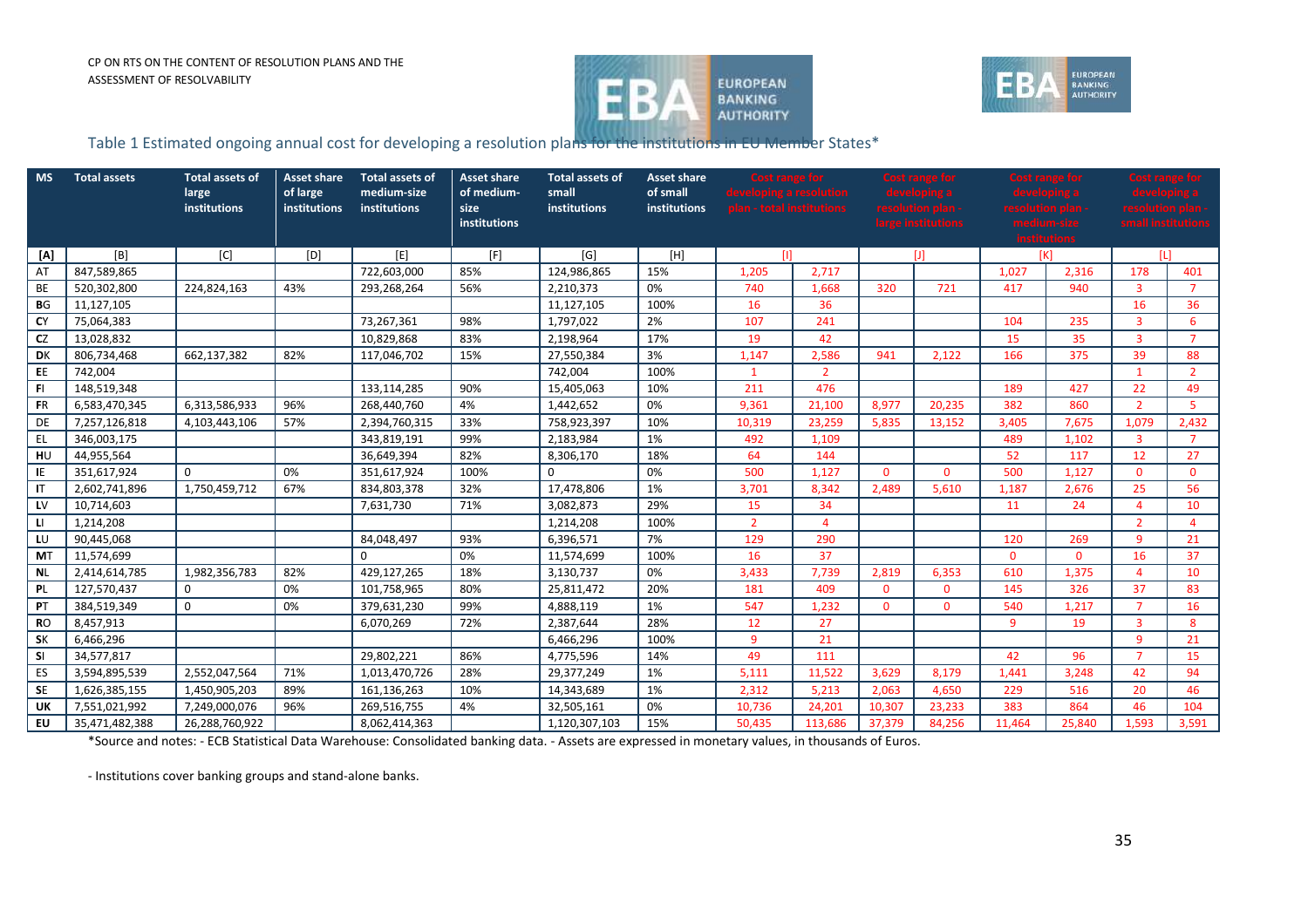

The UK FSA consultation paper provides an estimated range of cost for producing a recovery and resolution plan for the entire industry. In the approach, the analysis team first expressed the cost of producing a recovery and resolution plan in per asset terms, i.e. cost range for the entire industry over total assets. It is then assumed that the share of developing a resolution plan for an institution in total costs of producing a recovery and resolution plan in the UK is the same as in Germany, i.e. 10.4%. The cost range for producing a resolution plan per asset is then calculated. Columns [I] – [L] in [Table 1](#page-34-0) present the ongoing cost ranges (calculated as asset value times cost per asset) by the size category of the institutions in each Member States. The estimated cost falls within a range of €37 million to €84 million for large institutions, €11 million to €26 million for medium-size institutions and €1.6 million to €3.6 million for small institutions.

The figures are estimation only and a caveat of the approach is that it assumes a linear relation between the asset size and the cost for preparing a resolution plan, i.e. the higher the asset value of an institution the more costly preparing a resolution plan will be.

Similarly, [Table 2](#page-36-0) presents the range for potential on-off cost estimates that can the institutions may bear in producing resolution plans. One-off costs are defined as costs that are incurred only once e.g. IT and systems costs, staff training costs or similar.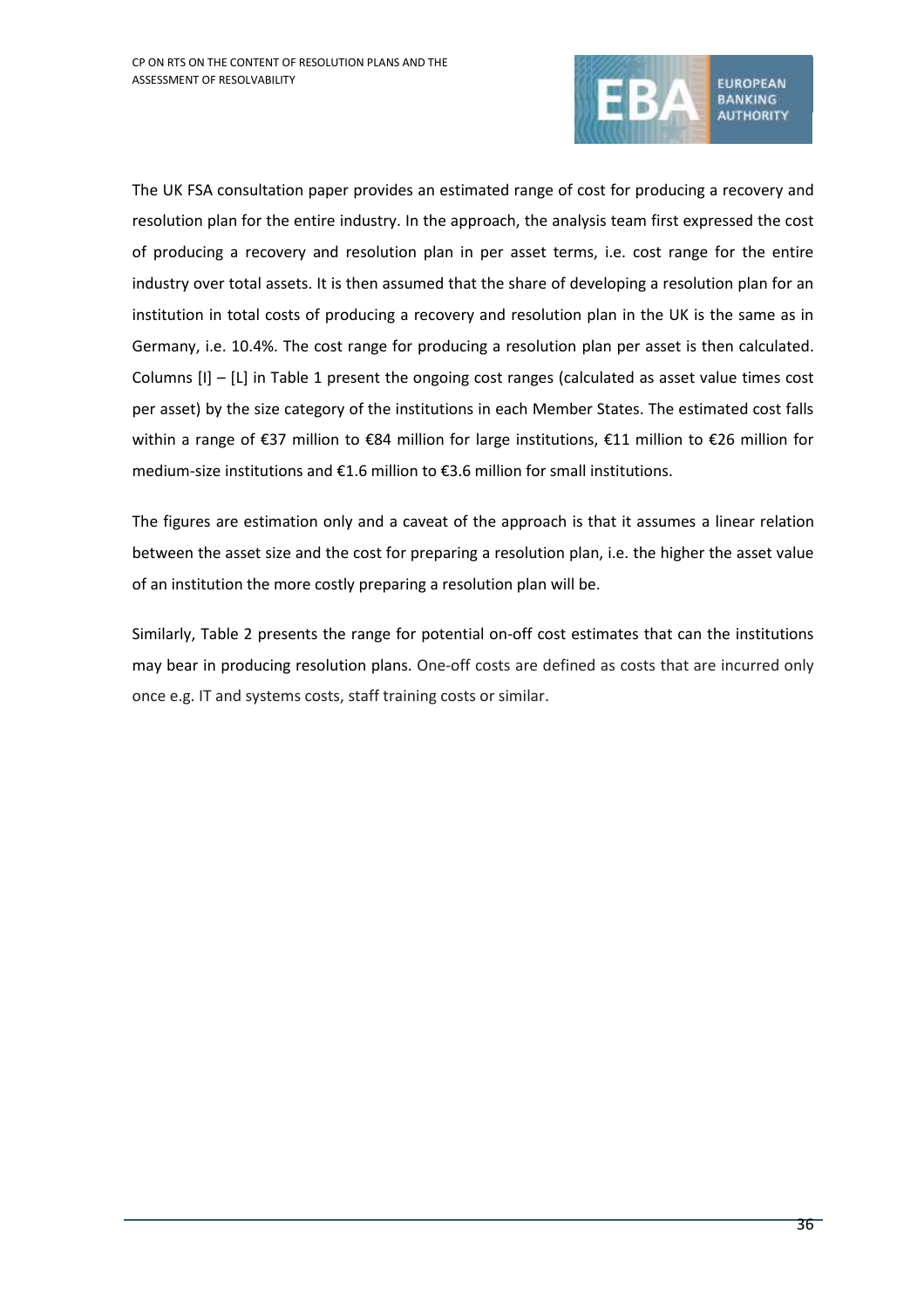



## Table 2 Estimated one-off cost for developing resolution plans for the institutions in EU Member States\*

| <b>MS</b> | <b>Total assets</b> | <b>Total assets of</b><br>large<br>institutions | <b>Asset share</b><br>of large<br>institutions | <b>Total assets of</b><br>medium-size<br>institutions | <b>Asset share</b><br>of medium-<br>size<br>institutions | <b>Total assets of</b><br>small<br>institutions | <b>Asset share</b><br>of small<br>institutions | <b>Cost range for</b><br>developing a resolution<br>plan - total institutions |         | <b>Cost range for</b><br>resolution plan<br>large institutions |          | <b>Cost range for</b> |          | <b>Cost range for</b><br>$\mathsf{resolution}\ \mathsf{plan}$<br>small institutions |          |  |
|-----------|---------------------|-------------------------------------------------|------------------------------------------------|-------------------------------------------------------|----------------------------------------------------------|-------------------------------------------------|------------------------------------------------|-------------------------------------------------------------------------------|---------|----------------------------------------------------------------|----------|-----------------------|----------|-------------------------------------------------------------------------------------|----------|--|
| [A]       | [B]                 | [C]                                             | [D]                                            | [E]                                                   | [F]                                                      | [G]                                             | [H]                                            | m                                                                             |         |                                                                |          | [K]                   |          |                                                                                     | ΙIJ      |  |
| AT        | 847,589,865         |                                                 |                                                | 722,603,000                                           | 85%                                                      | 124,986,865                                     | 15%                                            | 9,908<br>120                                                                  |         |                                                                |          | 102                   | 8.447    | 18                                                                                  | 1,461    |  |
| <b>BE</b> | 520,302,800         | 224,824,163                                     | 43%                                            | 293,268,264                                           | 56%                                                      | 2,210,373                                       | 0%                                             | 74                                                                            | 6.082   | 32                                                             | 2.628    | 42                    | 3,428    | $\Omega$                                                                            | 26       |  |
| BG        | 11,127,105          |                                                 |                                                |                                                       |                                                          | 11,127,105                                      | 100%                                           | $\overline{2}$                                                                | 130     |                                                                |          |                       |          | $\overline{2}$                                                                      | 130      |  |
| CY        | 75,064,383          |                                                 |                                                | 73,267,361                                            | 98%                                                      | 1,797,022                                       | 2%                                             | 11                                                                            | 877     |                                                                |          | 10                    | 856      | $\Omega$                                                                            | 21       |  |
| <b>CZ</b> | 13,028,832          |                                                 |                                                | 10,829,868                                            | 83%                                                      | 2,198,964                                       | 17%                                            | $\overline{2}$                                                                | 152     |                                                                |          | $\overline{2}$        | 127      | $\Omega$                                                                            | 26       |  |
| DK        | 806,734,468         | 662,137,382                                     | 82%                                            | 117,046,702                                           | 15%                                                      | 27,550,384                                      | 3%                                             | 114                                                                           | 9,430   | 94                                                             | 7,740    | 17                    | 1,368    | 4                                                                                   | 322      |  |
| EE        | 742,004             |                                                 |                                                |                                                       |                                                          | 742,004                                         | 100%                                           | $\Omega$                                                                      | 9       |                                                                |          |                       |          | $\Omega$                                                                            | -9       |  |
| <b>FI</b> | 148,519,348         |                                                 |                                                | 133,114,285                                           | 90%                                                      | 15,405,063                                      | 10%                                            | 21                                                                            | 1,736   |                                                                |          | 19                    | 1,556    | $\overline{2}$                                                                      | 180      |  |
| <b>FR</b> | 6,583,470,345       | 6,313,586,933                                   | 96%                                            | 268,440,760                                           | 4%                                                       | 1,442,652                                       | 0%                                             | 933                                                                           | 76,956  | 895                                                            | 73.801   | 38                    | 3,138    | $\Omega$                                                                            | 17       |  |
| DE        | 7,257,126,818       | 4,103,443,106                                   | 57%                                            | 2,394,760,315                                         | 33%                                                      | 758,923,397                                     | 10%                                            | 1,028                                                                         | 84,831  | 581                                                            | 47,966   | 339                   | 27,993   | 108                                                                                 | 8,871    |  |
| EL.       | 346,003,175         |                                                 |                                                | 343,819,191                                           | 99%                                                      | 2,183,984                                       | 1%                                             | 49                                                                            | 4,045   |                                                                |          | 49                    | 4,019    | $\Omega$                                                                            | 26       |  |
| HU        | 44,955,564          |                                                 |                                                | 36,649,394                                            | 82%                                                      | 8,306,170                                       | 18%                                            | 6                                                                             | 525     |                                                                |          | $5^{\circ}$           | 428      | $\mathbf{1}$                                                                        | 97       |  |
| IE        | 351,617,924         | $\Omega$                                        | 0%                                             | 351,617,924                                           | 100%                                                     | $\Omega$                                        | 0%                                             | 50                                                                            | 4,110   | $\Omega$                                                       | $\Omega$ | 50                    | 4,110    | $\Omega$                                                                            | $\Omega$ |  |
| -IT       | 2,602,741,896       | 1,750,459,712                                   | 67%                                            | 834,803,378                                           | 32%                                                      | 17,478,806                                      | 1%                                             | 369                                                                           | 30,424  | 248                                                            | 20,462   | 118                   | 9,758    | $\overline{2}$                                                                      | 204      |  |
| LV        | 10,714,603          |                                                 |                                                | 7,631,730                                             | 71%                                                      | 3,082,873                                       | 29%                                            | $\overline{2}$                                                                | 125     |                                                                |          | $\mathbf{1}$          | 89       | $\Omega$                                                                            | 36       |  |
| - LI      | 1,214,208           |                                                 |                                                |                                                       |                                                          | 1,214,208                                       | 100%                                           | $\Omega$                                                                      | 14      |                                                                |          |                       |          | $\Omega$                                                                            | 14       |  |
| LU        | 90,445,068          |                                                 |                                                | 84,048,497                                            | 93%                                                      | 6,396,571                                       | 7%                                             | 13                                                                            | 1,057   |                                                                |          | 12                    | 982      | $\mathbf{1}$                                                                        | 75       |  |
| <b>MT</b> | 11,574,699          |                                                 |                                                | 0                                                     | 0%                                                       | 11,574,699                                      | 100%                                           | $\overline{2}$                                                                | 135     |                                                                |          | $\mathbf{0}$          | $\Omega$ | $\overline{2}$                                                                      | 135      |  |
| <b>NL</b> | 2,414,614,785       | 1,982,356,783                                   | 82%                                            | 429,127,265                                           | 18%                                                      | 3,130,737                                       | 0%                                             | 342                                                                           | 28,225  | 281                                                            | 23,172   | 61                    | 5,016    | $\mathbf{0}$                                                                        | 37       |  |
| PL        | 127,570,437         | 0                                               | 0%                                             | 101,758,965                                           | 80%                                                      | 25,811,472                                      | 20%                                            | 18                                                                            | 1,491   | $\mathbf{0}$                                                   | $\Omega$ | 14                    | 1,189    | 4                                                                                   | 302      |  |
| PT        | 384,519,349         | $\mathbf{0}$                                    | 0%                                             | 379,631,230                                           | 99%                                                      | 4,888,119                                       | 1%                                             | 54                                                                            | 4,495   | $\Omega$                                                       | $\Omega$ | 54                    | 4,438    | $\mathbf{1}$                                                                        | 57       |  |
| <b>RO</b> | 8,457,913           |                                                 |                                                | 6,070,269                                             | 72%                                                      | 2,387,644                                       | 28%                                            | $\mathbf{1}$                                                                  | 99      |                                                                |          | $\mathbf{1}$          | 71       | $\Omega$                                                                            | 28       |  |
| <b>SK</b> | 6,466,296           |                                                 |                                                |                                                       |                                                          | 6,466,296                                       | 100%                                           | $\mathbf{1}$                                                                  | 76      |                                                                |          |                       |          | $\overline{1}$                                                                      | 76       |  |
| <b>SI</b> | 34,577,817          |                                                 |                                                | 29,802,221                                            | 86%                                                      | 4,775,596                                       | 14%                                            | 5                                                                             | 404     |                                                                |          | 4                     | 348      |                                                                                     | 56       |  |
| ES        | 3,594,895,539       | 2,552,047,564                                   | 71%                                            | 1,013,470,726                                         | 28%                                                      | 29,377,249                                      | 1%                                             | 509                                                                           | 42,022  | 362                                                            | 29.832   | 144                   | 11.847   | 4                                                                                   | 343      |  |
| <b>SE</b> | 1,626,385,155       | 1,450,905,203                                   | 89%                                            | 161,136,263                                           | 10%                                                      | 14,343,689                                      | 1%                                             | 230                                                                           | 19.011  | 206                                                            | 16.960   | 23                    | 1,884    | $\overline{2}$                                                                      | 168      |  |
| UK        | 7,551,021,992       | 7,249,000,076                                   | 96%                                            | 269,516,755                                           | 4%                                                       | 32,505,161                                      | 0%                                             | 1,070                                                                         | 88,266  | 1.027                                                          | 84,736   | 38                    | 3,150    | 5                                                                                   | 380      |  |
| <b>EU</b> | 35,471,482,388      | 26,288,760,922                                  |                                                | 8,062,414,363                                         |                                                          | 1,120,307,103                                   | 15%                                            | 5.026                                                                         | 414.636 | 3,725                                                          | 307,297  | 1.142                 | 94.244   | 159                                                                                 | 13.096   |  |

<span id="page-36-0"></span>\*Source and notes: - ECB Statistical Data Warehouse: Consolidated banking data. - Assets are expressed in monetary values, in thousands of Euros.

- Institutions cover banking groups and stand-alone banks.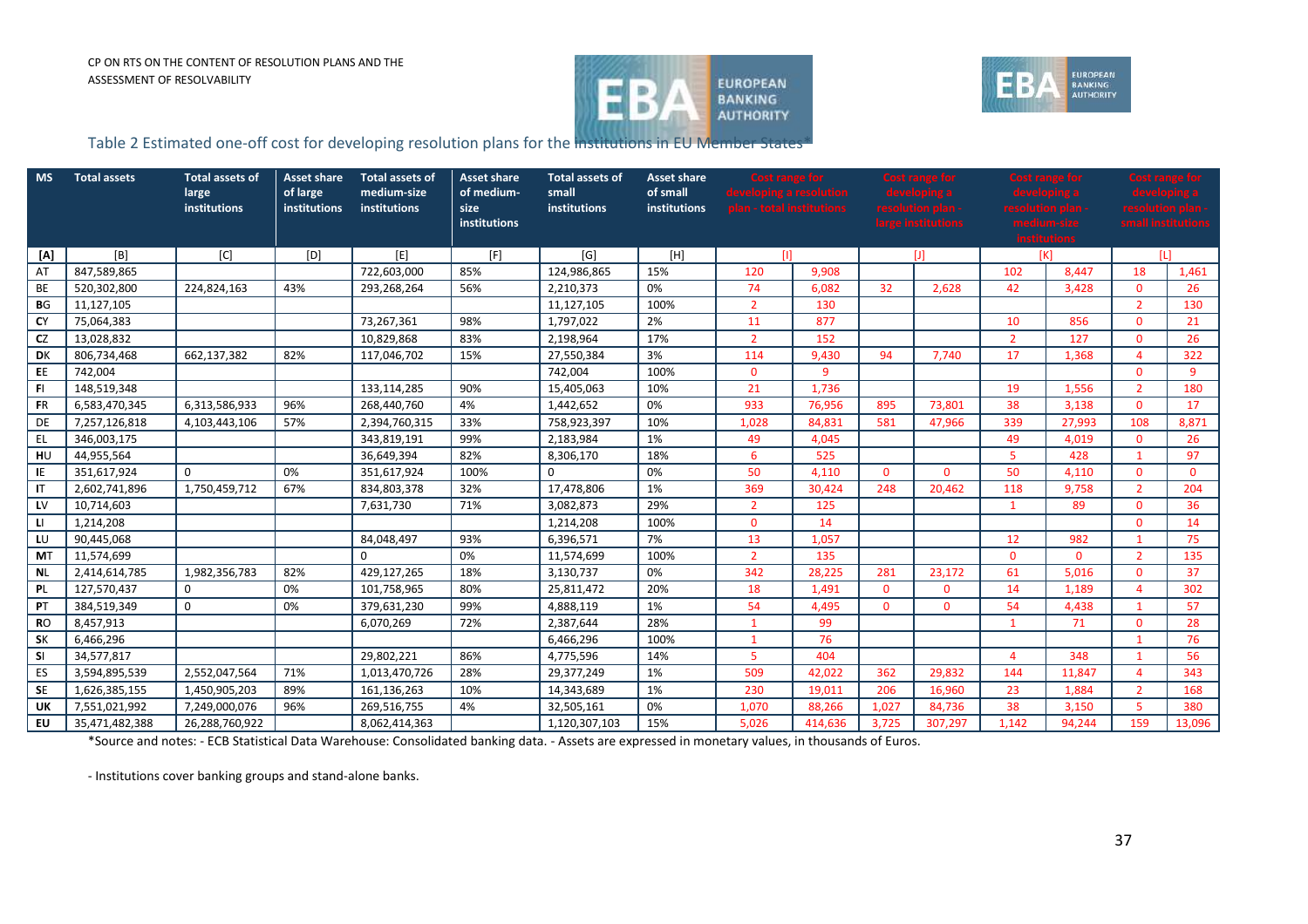

## *Benefits*

Resolution plans are expected to reduce moral hazard. They signal to the market that authorities will take action to avoid rescuing large firms, and that no firm is necessarily considered as too big or too complex or too interconnected to fail. This can already have a positive effect on market discipline. The RTS will help competent authorities promptly identify potential issues that may impede the resolvability of their institutions. Specifying a general requirement to assess resolvability with respect to broad categories of requirement increases the chances that the assessment process will identify any potential issues. This analysis will determine which actions may need to be taken by the institutions to ensure feasible and credible resolution. It will also ensure that the analysis of resolvability is conducted under the same standards across the EU and facilitate the cooperation of national authorities supervising the same cross-border institution.

Resolution strategies in EU MS will become more credible if a common framework is followed, as it could act as an effective anchor. It will also provide institutions with criteria to define their strategies that ensure their resolvability at their lowest cost.

It is expected that the benefits of rapid and more effective supervisory actions and minimising moral hazard would substantially exceed the costs generated by the regulation.